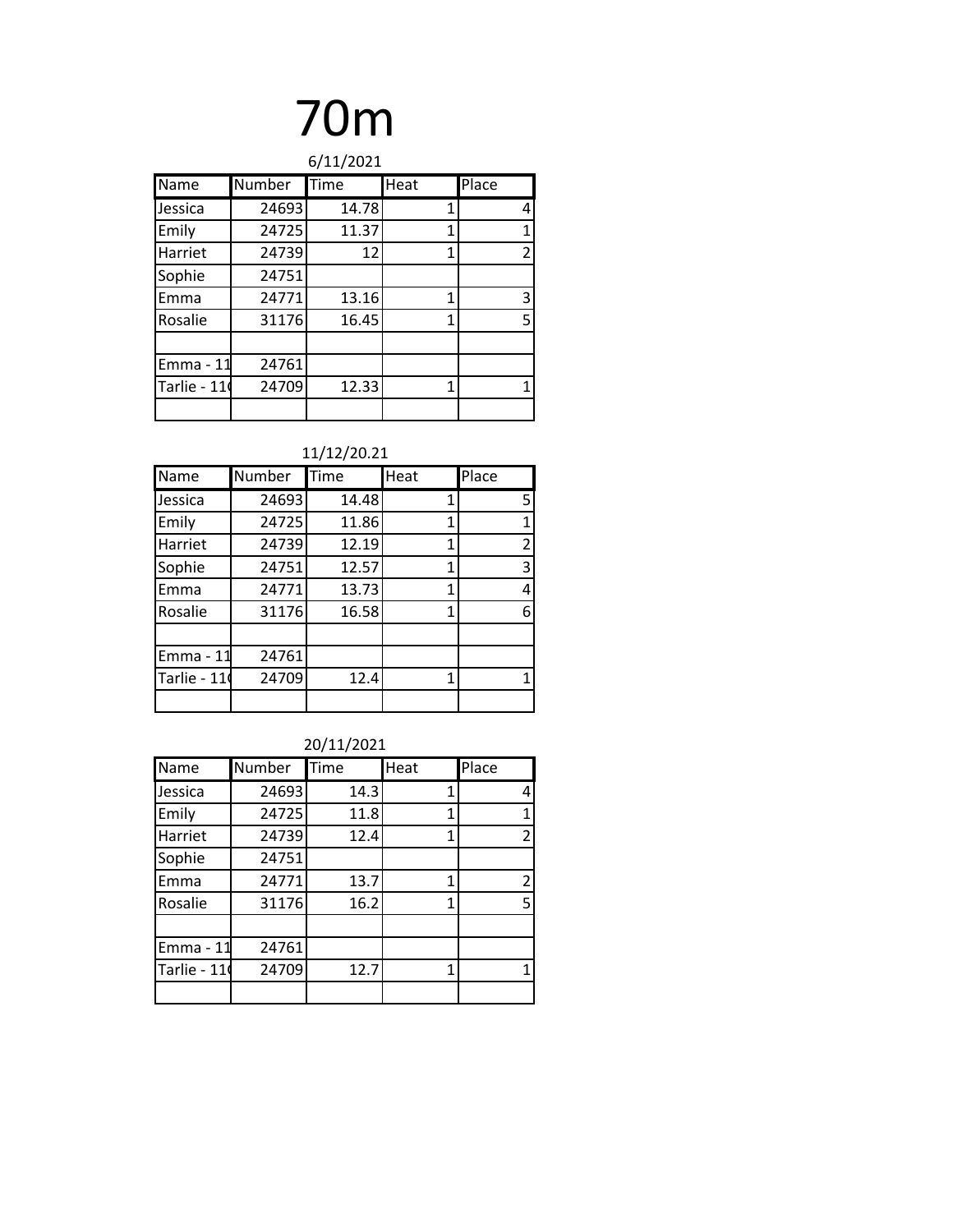19/02/2022

| Name        | <b>Number</b> | Time  | Heat | Place |
|-------------|---------------|-------|------|-------|
| Jessica     | 24693         |       |      |       |
| Emily       | 24725         |       |      |       |
| Harriet     | 24739         |       |      |       |
| Sophie      | 24751         |       |      |       |
| Emma        | 24771         | 13.11 | 1    | 1     |
| Rosalie     | 31176         |       |      |       |
|             |               |       |      |       |
| Emma - 11   | 24761         |       |      |       |
| Tarlie - 11 | 24709         |       |      |       |
| Precious    | 31186         | 12.05 |      | 1     |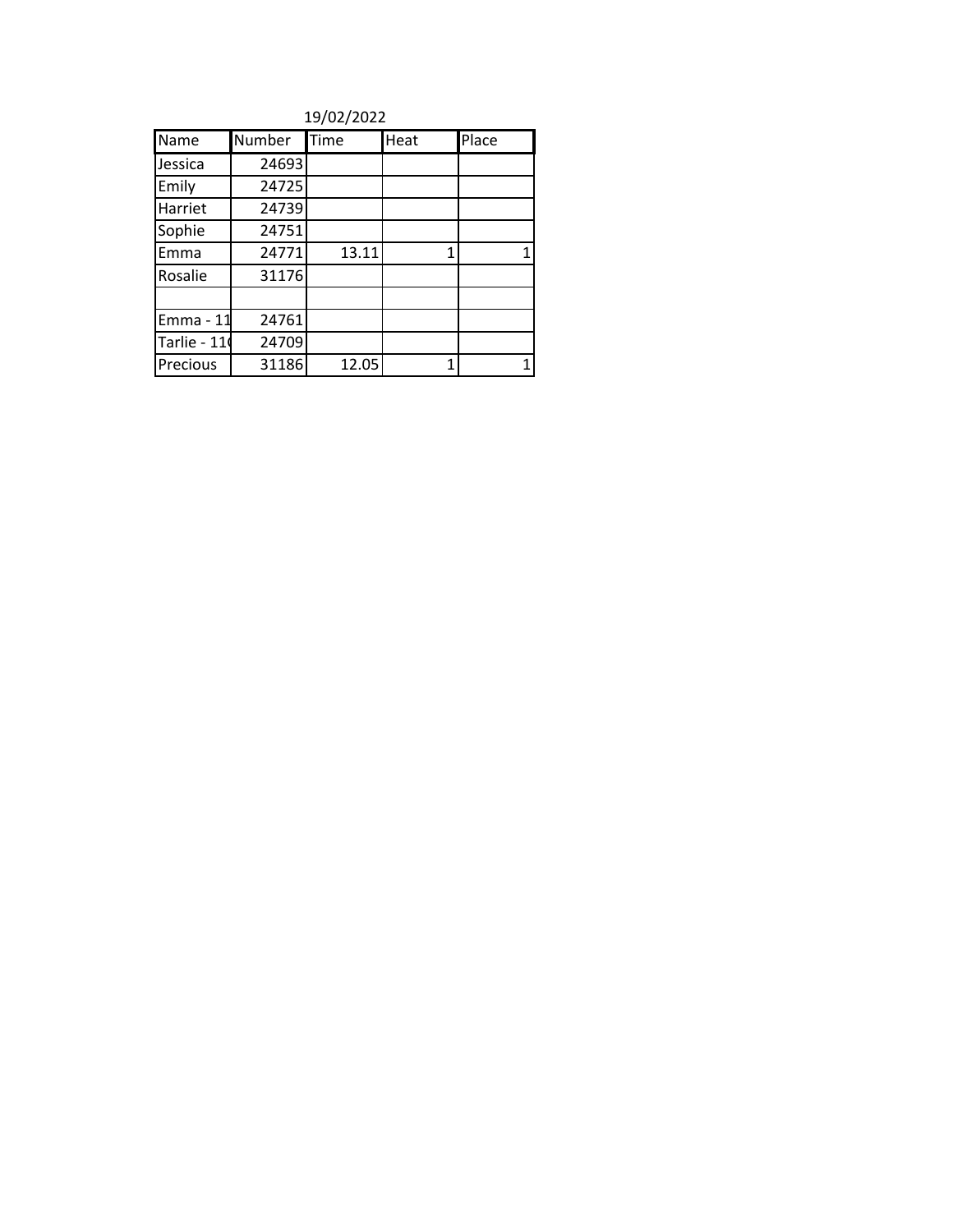| 30/10/2021        |        |       |      |       |  |
|-------------------|--------|-------|------|-------|--|
| Name              | Number | Time  | Heat | Place |  |
| Jessica           | 24693  | 20.48 | 1    | 4     |  |
| Emily             | 24725  | 15.97 | 1    | 1     |  |
| Harriet           | 24739  | 17.03 | 1    | 2     |  |
| Sophie            | 24751  |       |      |       |  |
| Emma              | 24771  | 18.61 | 1    | 3     |  |
| Rosalie           | 31176  | 23.3  | 1    | 5     |  |
|                   |        |       |      |       |  |
| <b>Emma - 11G</b> | 24761  |       |      |       |  |
| Tarlie - 11G      | 24709  |       |      |       |  |
|                   |        |       |      |       |  |

|                   | 6/11/2021 |       |      |       |  |  |
|-------------------|-----------|-------|------|-------|--|--|
| Name              | Number    | Time  | Heat | Place |  |  |
| Jessica           | 24693     | 21.1  | 1    | 4     |  |  |
| Emily             | 24725     | 15.39 | 1    | 1     |  |  |
| Harriet           | 24739     | 16.43 | 1    | 2     |  |  |
| Sophie            | 24751     |       |      |       |  |  |
| Emma              | 24771     | 19.48 | 1    | 3     |  |  |
| Rosalie           | 31176     | 23.1  | 1    | 5     |  |  |
|                   |           |       |      |       |  |  |
| <b>Emma - 11G</b> | 24761     |       |      |       |  |  |
| Tarlie - 11G      | 24709     | 16.17 | 1    |       |  |  |
|                   |           |       |      |       |  |  |

| 20/11/2021        |        |       |      |       |  |
|-------------------|--------|-------|------|-------|--|
| Name              | Number | Time  | Heat | Place |  |
| Jessica           | 24693  | 19.38 | 14   |       |  |
| Emily             | 24725  | 16.14 |      | 1     |  |
| Harriet           | 24739  | 16.63 | 1    | 2     |  |
| Sophie            | 24751  |       |      |       |  |
| Emma              | 24771  | 18.67 | 1    | 3     |  |
| Rosalie           | 31176  | 21.99 | 1    | 5     |  |
|                   |        |       |      |       |  |
| <b>Emma - 11G</b> | 24761  |       |      |       |  |
| Tarlie - 11G      | 24709  | 16.38 | 1    | 1     |  |
|                   |        |       |      |       |  |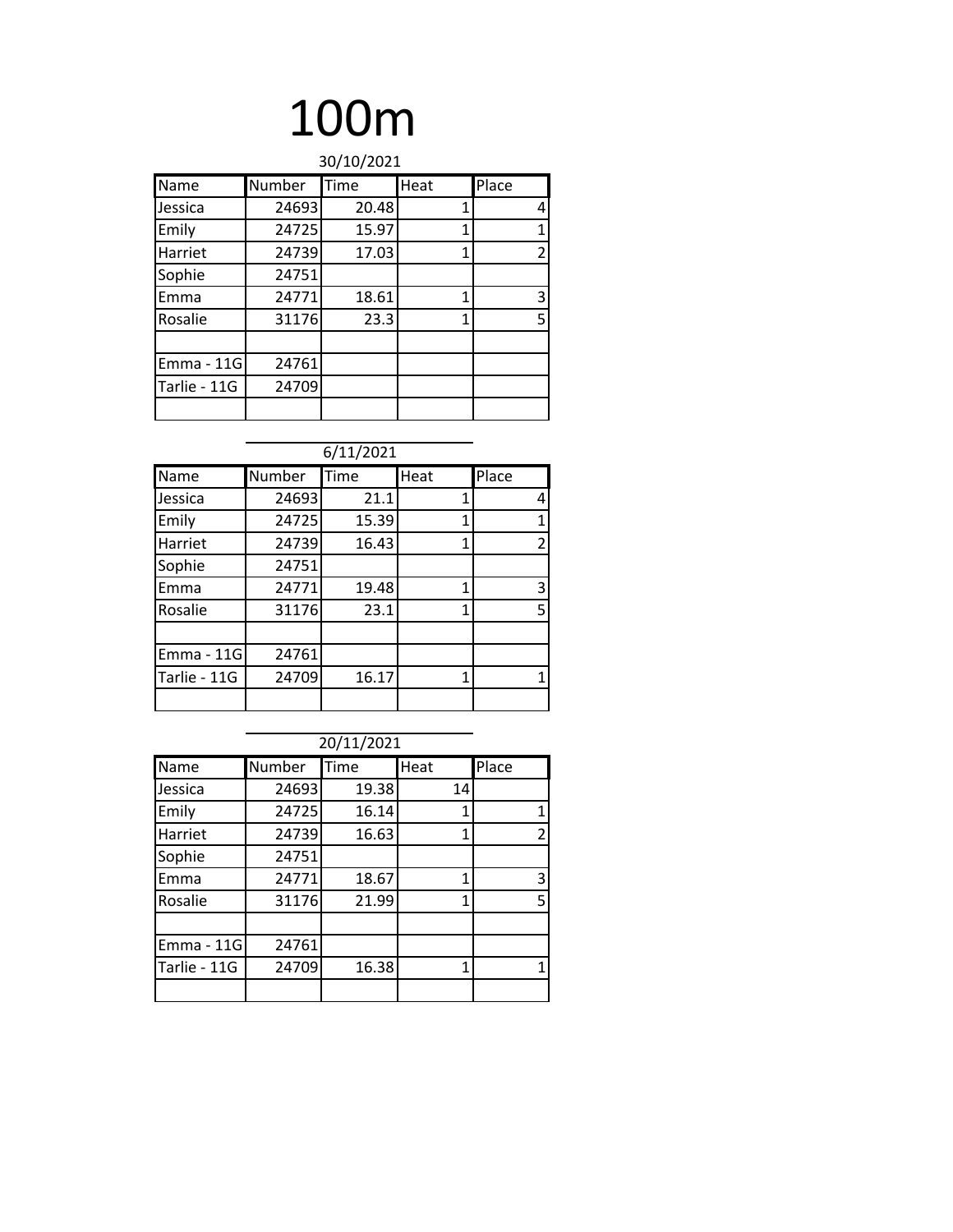11/12/2021

| Name              | Number | Time  | Heat | Place |
|-------------------|--------|-------|------|-------|
| Jessica           | 24693  | 19.48 | 1    | 5.    |
| Emily             | 24725  | 16.66 | 1    |       |
| Harriet           | 24739  | 17.12 | 1    | 3     |
| Sophie            | 24751  | 16.91 | 1    | 2     |
| Emma              | 24771  | 19.04 | 1    | 4     |
| Rosalie           | 31176  | 23.97 | 1    | 6     |
|                   |        |       |      |       |
| <b>Emma - 11G</b> | 24761  |       |      |       |
| Tarlie - 11G      | 24709  | 17.48 | 1    |       |
|                   |        |       |      |       |

| Name              | Number | Time  | Heat | Place          |
|-------------------|--------|-------|------|----------------|
| Jessica           | 24693  | 19.38 |      | 3              |
| Emily             | 24725  |       |      |                |
| Harriet           | 24739  | 16.8  | 1    |                |
| Sophie            | 24751  |       |      |                |
| Emma              | 24771  | 17.43 |      | $\overline{2}$ |
| Rosalie           | 31176  | 23.12 | 1    | 4              |
|                   |        |       |      |                |
| <b>Emma - 11G</b> | 24761  |       |      |                |
| Tarlie - 11G      | 24709  | 16.99 | 1    |                |
|                   |        |       |      |                |

| 15/01/2022   |        |      |      |       |  |
|--------------|--------|------|------|-------|--|
| <b>Name</b>  | Number | Time | Heat | Place |  |
| Jessica      | 24693  |      |      |       |  |
| Emily        | 24725  |      |      |       |  |
| Harriet      | 24739  |      |      |       |  |
| Sophie       | 24751  |      |      |       |  |
| Emma         | 24771  | 17.2 | 1    |       |  |
| Rosalie      | 31176  |      |      |       |  |
|              |        |      |      |       |  |
| Emma - 11G   | 24761  |      |      |       |  |
| Tarlie - 11G | 24709  |      |      |       |  |
|              |        |      |      |       |  |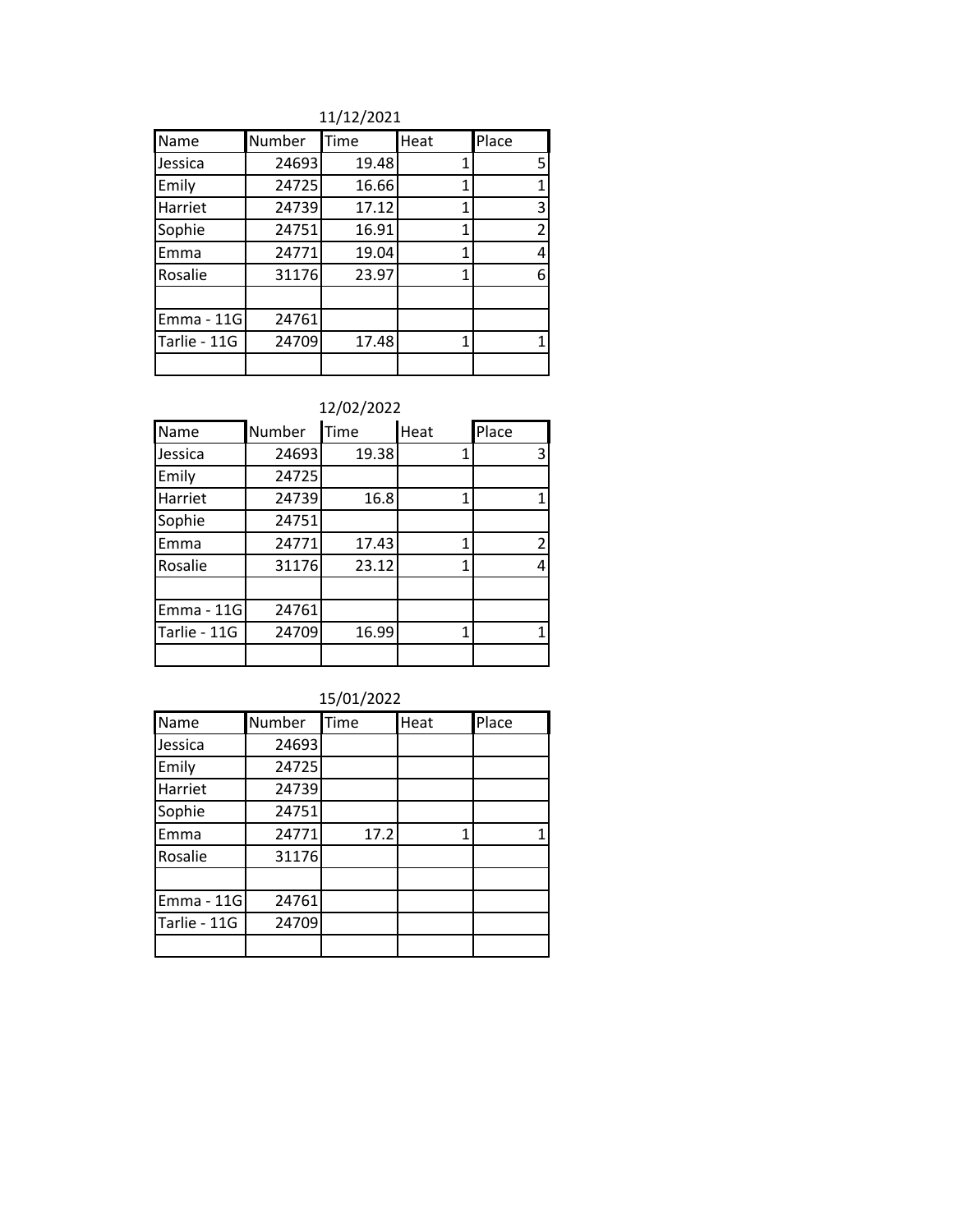| Name              | Number | Time  | Heat | Place        |
|-------------------|--------|-------|------|--------------|
| Jessica           | 24693  | 18.85 | 1    | 4            |
| Emily             | 24725  | 15.94 | 1    | $\mathbf{1}$ |
| Harriet           | 24739  |       |      |              |
| Sophie            | 24751  | 16.75 | 1    | 2            |
| Emma              | 24771  | 17.57 | 1    | 3            |
| Rosalie           | 31176  |       |      |              |
|                   |        |       |      |              |
| <b>Emma - 11G</b> | 24761  |       |      |              |
| Tarlie - 11G      | 24709  | 16.44 | 1    |              |
|                   |        |       |      |              |

| Name              | Number | Time  | Heat | Place |
|-------------------|--------|-------|------|-------|
| Jessica           | 24693  |       |      |       |
| Emily             | 24725  |       |      |       |
| Harriet           | 24739  |       |      |       |
| Sophie            | 24751  |       |      |       |
| Emma              | 24771  | 17.75 | 1    |       |
| Rosalie           | 31176  |       |      |       |
|                   |        |       |      |       |
| <b>Emma - 11G</b> | 24761  |       |      |       |
| Tarlie - 11G      | 24709  |       |      |       |
| Precious          | 31186  | 16.16 |      |       |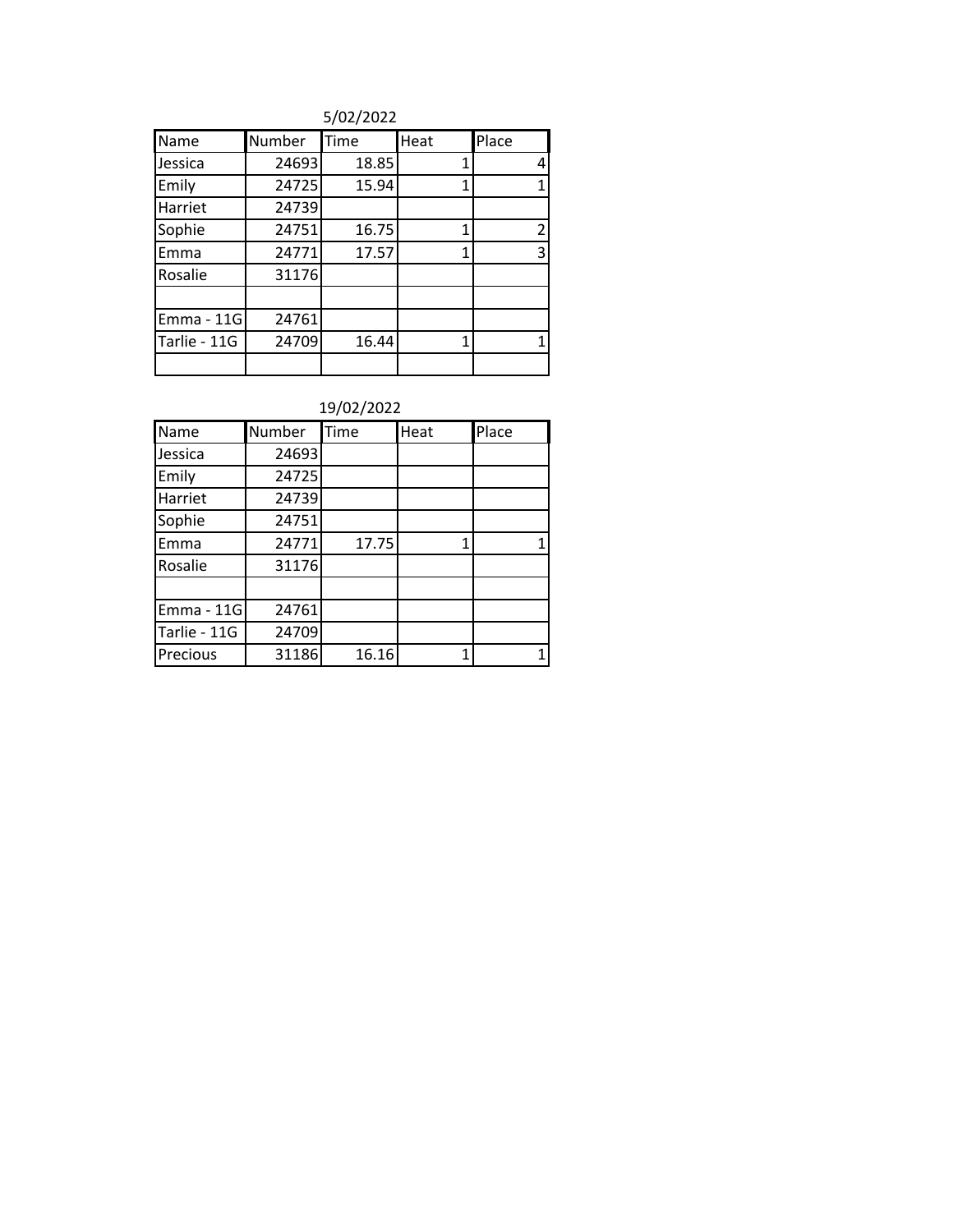| 13/11/2021   |        |      |      |                |
|--------------|--------|------|------|----------------|
| Name         | Number | Time | Heat | Place          |
| Jessica      | 24693  | 47.3 |      | 5              |
| Emily        | 24725  | 36.4 | 1    | $\mathbf{1}$   |
| Harriet      | 24739  | 36.8 | 1    | $\overline{2}$ |
| Sophie       | 24751  | 37.3 | 1    | 3              |
| Emma         | 24771  | 44.4 | 1    | 4              |
| Rosalie      | 31176  |      | 1    |                |
|              |        |      |      |                |
| Emma - 11G   | 24761  |      |      |                |
| Tarlie - 11G | 24709  | 37.9 | 1    | 1              |
|              |        |      |      |                |

| 30/11/2021        |        |       |      |                |  |
|-------------------|--------|-------|------|----------------|--|
| Name              | Number | Time  | Heat | Place          |  |
| Jessica           | 24693  |       |      |                |  |
| Emily             | 24725  | 35.66 | 1    | 1              |  |
| Harriet           | 24739  | 38.09 | 1    | $\overline{2}$ |  |
| Sophie            | 24751  |       |      |                |  |
| Emma              | 24771  | 40.88 | 1    | 3              |  |
| Rosalie           | 31176  | 54.03 | 1    | 4              |  |
|                   |        |       |      |                |  |
| <b>Emma - 11G</b> | 24761  |       |      |                |  |
| Tarlie - 11G      | 24709  |       |      |                |  |
|                   |        |       |      |                |  |

4/12/2021

| Name              | Number | Time  | Heat | Place |
|-------------------|--------|-------|------|-------|
| Jessica           | 24693  | 56.35 | 1    | 3     |
| Emily             | 24725  | 36.53 | 1    | 1     |
| Harriet           | 24739  |       |      |       |
| Sophie            | 24751  |       |      |       |
| Emma              | 24771  | 43.87 | 1    | 2     |
| Rosalie           | 31176  | 57.74 | 1    | 4     |
|                   |        |       |      |       |
| <b>Emma - 11G</b> | 24761  |       |      |       |
| Tarlie - 11G      | 24709  | 38.8  | 1    | 1     |
|                   |        |       |      |       |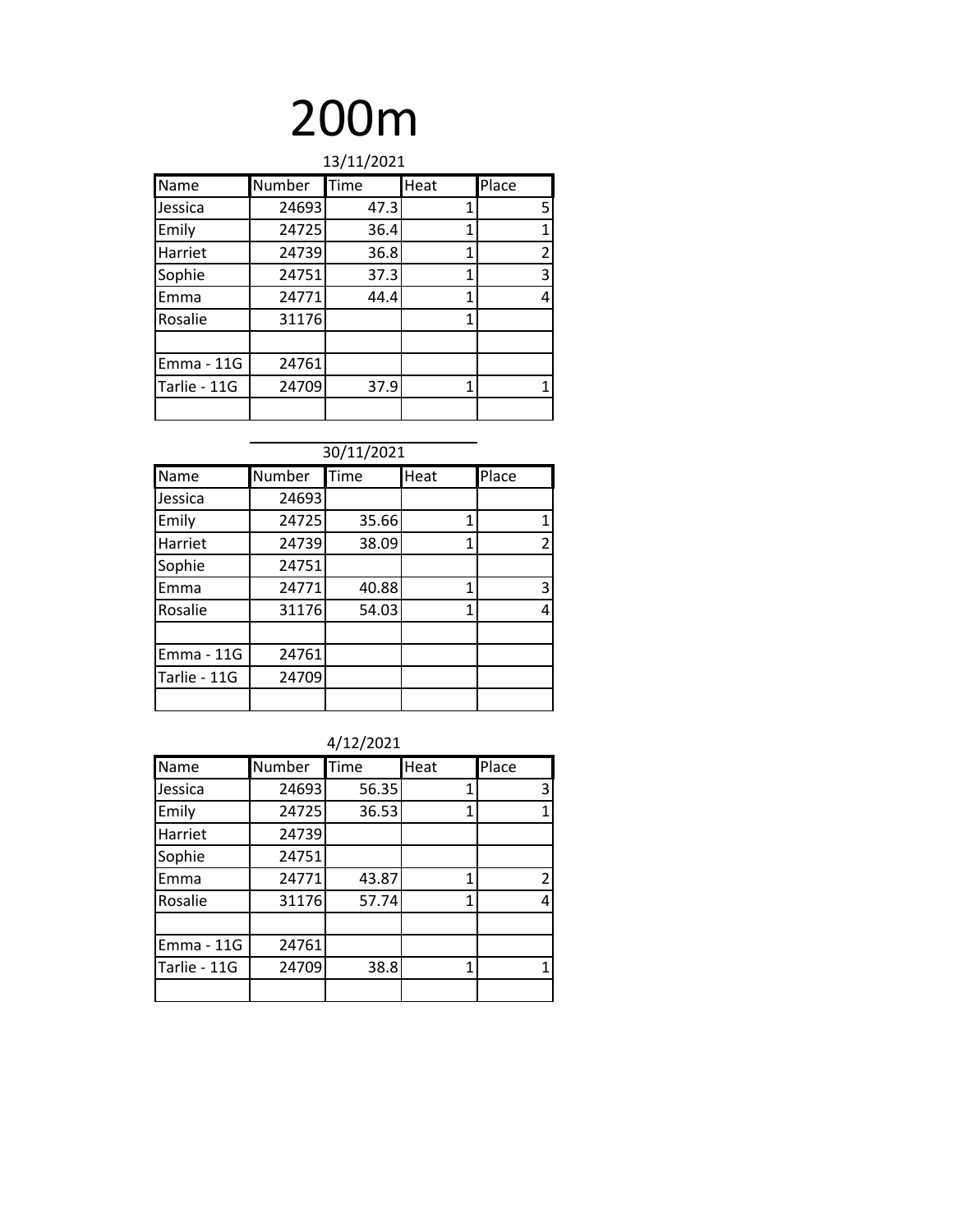|                   | 15/01/2022 |       |      |       |  |  |
|-------------------|------------|-------|------|-------|--|--|
| Name              | Number     | Time  | Heat | Place |  |  |
| Jessica           | 24693      |       |      |       |  |  |
| Emily             | 24725      |       |      |       |  |  |
| Harriet           | 24739      |       |      |       |  |  |
| Sophie            | 24751      | 36.79 |      | 1     |  |  |
| Emma              | 24771      |       |      |       |  |  |
| Rosalie           | 31176      |       |      |       |  |  |
|                   |            |       |      |       |  |  |
| <b>Emma - 11G</b> | 24761      |       |      |       |  |  |
| Tarlie - 11G      | 24709      |       |      |       |  |  |
|                   |            |       |      |       |  |  |

| Name         | Number | <b>Time</b> | Heat | Place |
|--------------|--------|-------------|------|-------|
| Jessica      | 24693  |             |      |       |
| Emily        | 24725  |             |      |       |
| Harriet      | 24739  |             |      |       |
| Sophie       | 24751  | 1           |      | 1     |
| Emma         | 24771  |             |      |       |
| Rosalie      | 31176  |             |      |       |
|              |        |             |      |       |
| Emma - 11G   | 24761  |             |      |       |
| Tarlie - 11G | 24709  |             |      |       |
|              |        |             |      |       |

| 19/02/2022   |        |       |      |       |
|--------------|--------|-------|------|-------|
| Name         | Number | Time  | Heat | Place |
| Jessica      | 24693  |       |      |       |
| Emily        | 24725  |       |      |       |
| Harriet      | 24739  |       |      |       |
| Sophie       | 24751  |       |      |       |
| Emma         | 24771  | 40.01 | 1    | 1     |
| Rosalie      | 31176  |       |      |       |
|              |        |       |      |       |
| Emma - 11G   | 24761  |       |      |       |
| Tarlie - 11G | 24709  |       |      |       |
| Precious     | 31186  | 35.3  | 1    |       |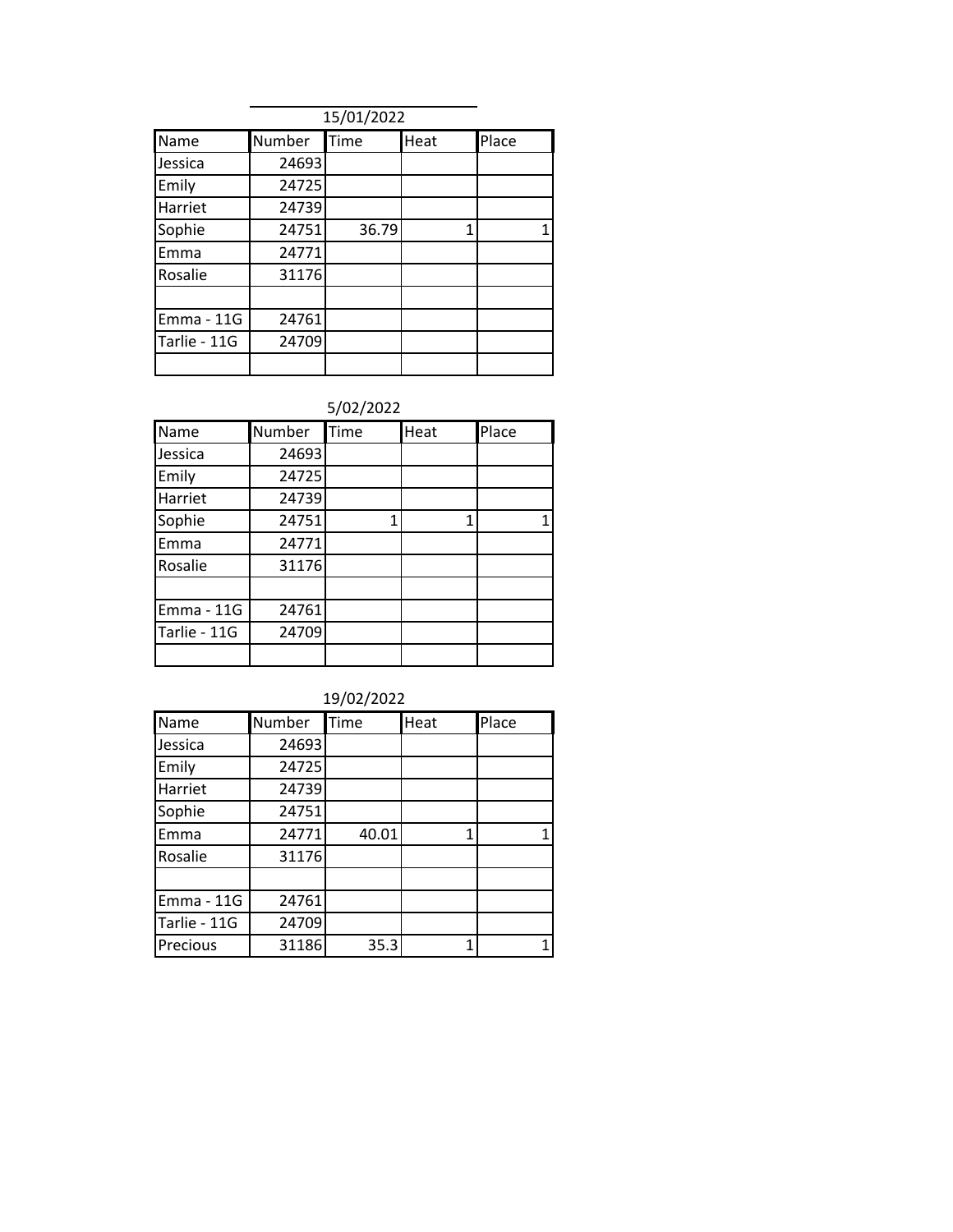| 6/11/2021    |        |               |      |       |
|--------------|--------|---------------|------|-------|
| Name         | Number | Time          | Heat | Place |
| Jessica      | 24693  |               |      |       |
| Emily        |        | 24725 1.16.90 | 1    | 1     |
| Harriet      |        | 24739 1.24.20 | 1    | 2     |
| Sophie       | 24751  |               |      |       |
| Emma         |        | 247711.46.40  | 1    | 3     |
| Rosalie      |        | 31176 1.58.60 | 1    | 4     |
|              |        |               |      |       |
| Emma - 11G   | 24761  |               |      |       |
| Tarlie - 11G |        | 24709 1.33.30 | 1    |       |
|              |        |               |      |       |

| Name         | Number | <b>Time</b>   | Heat         | Place                   |
|--------------|--------|---------------|--------------|-------------------------|
| Jessica      | 24693  |               |              |                         |
| Emily        |        | 24725 1.21.38 | 1            | 1                       |
| Harriet      |        | 24739 1.22.09 | 1            | $\overline{2}$          |
| Sophie       | 24751  |               |              |                         |
| Emma         |        | 24771 1.34.46 | $\mathbf{1}$ | 3                       |
| Rosalie      |        | 31176 2.01.70 | 1            | 5                       |
|              |        |               |              |                         |
| Emma - 11G   | 24761  |               |              |                         |
| Tarlie - 11G |        | 24709 1.35.50 | 1            | 4                       |
|              |        |               |              |                         |
|              |        | 11/12/2021    |              |                         |
| Name         | Number | Time          | Heat         | Place                   |
| Jessica      | 24693  | 0             |              |                         |
| Emily        |        | 24725 1.19.01 | 1            | $\mathbf 1$             |
| Harriet      |        | 24739 1.21.15 | 1            | $\overline{c}$          |
| Sophie       |        | 24751 1.24.10 | 1            | $\overline{\mathbf{3}}$ |
| Emma         |        | 24771 1.46.27 | 1            | 4                       |
| Rosalie      |        | 31176 2.09.17 | 1            | 5                       |

| ,,,,,,       | ,,,,,,,,,, | . 9           | . | . .ucc         |
|--------------|------------|---------------|---|----------------|
| Jessica      | 24693      |               |   |                |
| Emily        |            | 24725 1.19.01 |   | 1              |
| Harriet      |            | 24739 1.21.15 |   | $\overline{2}$ |
| Sophie       |            | 24751 1.24.10 |   | 3              |
| Emma         |            | 24771 1.46.27 |   | 4              |
| Rosalie      |            | 31176 2.09.17 |   | 5              |
|              |            |               |   |                |
| Emma - 11G   | 24761      |               |   |                |
| Tarlie - 11G |            | 24709 1.29.69 |   | 1              |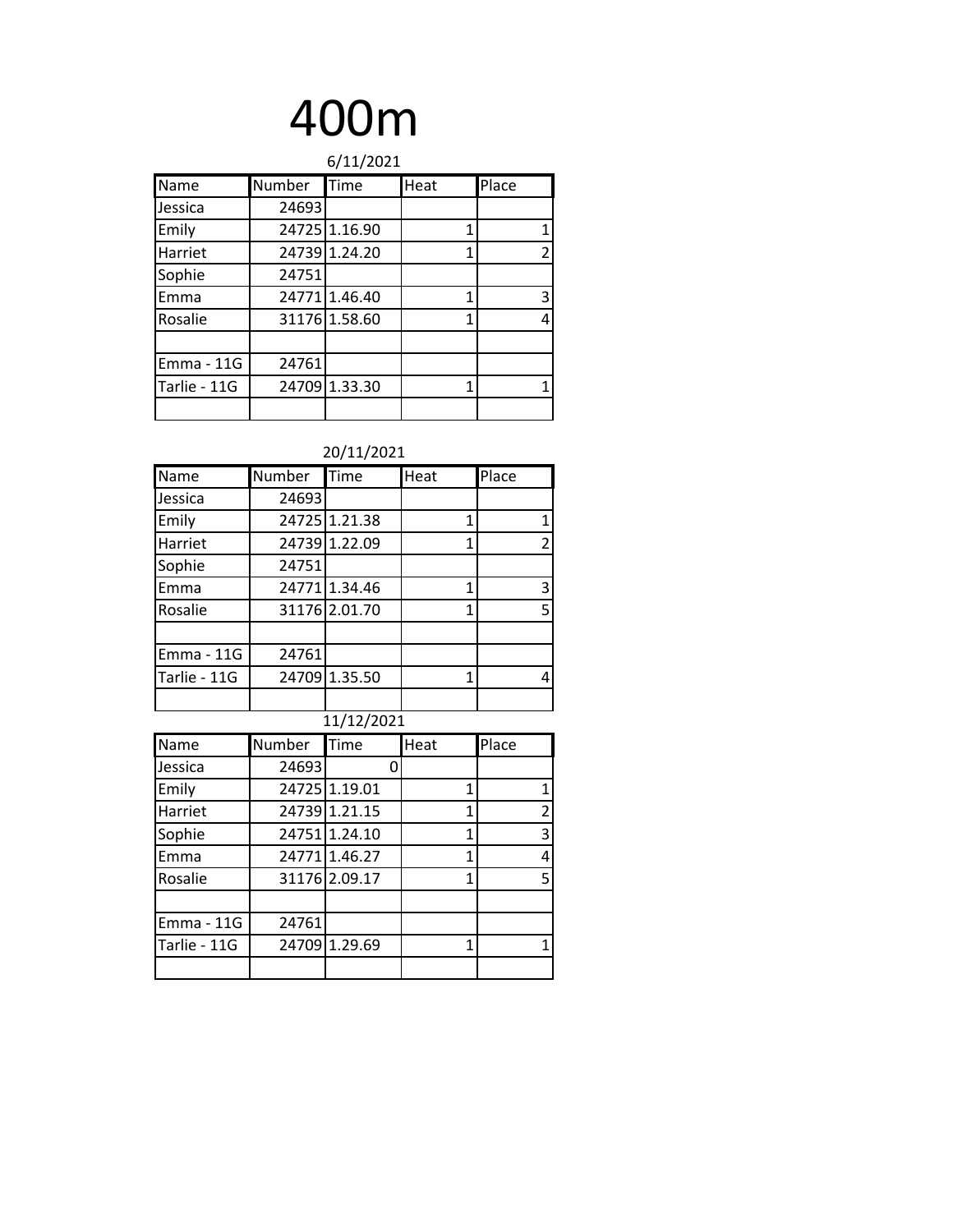5/02/2022

| Name              | Number | <b>Time</b>   | Heat | Place |
|-------------------|--------|---------------|------|-------|
| Jessica           | 24693  |               |      |       |
| Emily             |        | 24725 1.26.12 |      | 1     |
| Harriet           | 24739  |               |      |       |
| Sophie            |        | 24751 1.35.51 |      | 2     |
| Emma              |        | 24771 1.48.21 |      | 3     |
| Rosalie           | 31176  |               |      |       |
|                   |        |               |      |       |
| <b>Emma - 11G</b> | 24761  |               |      |       |
| Tarlie - 11G      |        | 24709 1.42.94 |      |       |
|                   |        |               |      |       |

| 1419412022        |        |               |      |               |
|-------------------|--------|---------------|------|---------------|
| Name              | Number | Time          | Heat | Place         |
| Jessica           | 24693  |               |      |               |
| Emily             | 24725  |               |      |               |
| Harriet           |        | 24739 1.29.47 | 1    |               |
| Sophie            | 24751  |               |      |               |
| Emma              |        | 24771 1.41.19 | 1    | $\mathcal{P}$ |
| Rosalie           |        | 31176 2.02.01 | 1    | 3             |
|                   |        |               |      |               |
| <b>Emma - 11G</b> | 24761  |               |      |               |
| Tarlie - 11G      |        | 24709 1.43.85 | 1    |               |
|                   |        |               |      |               |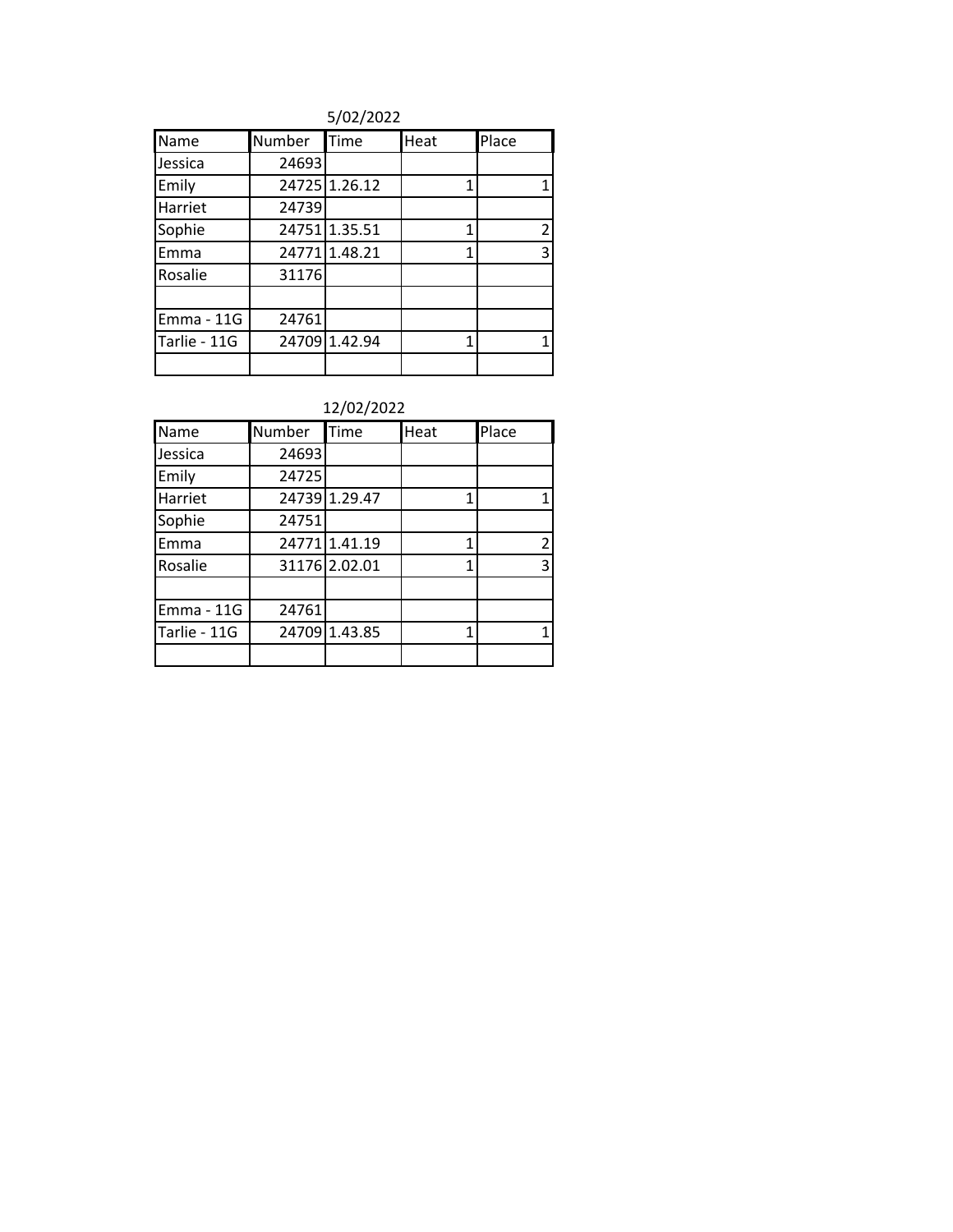| 30/10/2021        |        |               |      |       |
|-------------------|--------|---------------|------|-------|
| Name              | Number | <b>Time</b>   | Heat | Place |
| Emily             |        | 24725 3.05.94 |      |       |
| Harriet           |        | 24739 3.10.66 |      |       |
| Sophie            | 24751  |               |      |       |
| Emma              |        | 247713.56.55  |      |       |
| Rosalie           |        | 31176 4.54.60 |      |       |
|                   |        |               |      |       |
| <b>Emma - 11G</b> | 24761  |               |      |       |
| Tarlie - 11G      | 24709  |               |      |       |
|                   |        |               |      |       |

| 137 117 2021      |        |      |      |       |  |  |  |  |  |
|-------------------|--------|------|------|-------|--|--|--|--|--|
| Name              | Number | Time | Heat | Place |  |  |  |  |  |
| Emily             | 24725  | 3.02 |      |       |  |  |  |  |  |
| Harriet           | 24739  | 3.08 | 1    | 2     |  |  |  |  |  |
| Sophie            | 24751  | 3.31 | 1    | 3     |  |  |  |  |  |
| Emma              | 24771  |      |      |       |  |  |  |  |  |
| Rosalie           | 31176  |      |      |       |  |  |  |  |  |
|                   |        |      |      |       |  |  |  |  |  |
| <b>Emma - 11G</b> | 24761  | 3.37 | 1    |       |  |  |  |  |  |
| Tarlie - 11G      | 24709  |      |      |       |  |  |  |  |  |
|                   |        |      |      |       |  |  |  |  |  |

| 4/12/2021 |
|-----------|
|-----------|

| Name              | Number | <b>Time</b>   | Heat | Place |
|-------------------|--------|---------------|------|-------|
| Emily             |        | 24725 3.03.0  |      | 1     |
| Harriet           | 24739  |               |      |       |
| Sophie            | 24751  |               |      |       |
| Emma              |        | 247713.49.60  | 1    | 2     |
| Rosalie           |        | 31176 4.44.70 | 1    | 3     |
|                   |        |               |      |       |
| <b>Emma - 11G</b> | 24761  |               |      |       |
| Tarlie - 11G      |        | 24709 3.32.20 |      |       |
|                   |        |               |      |       |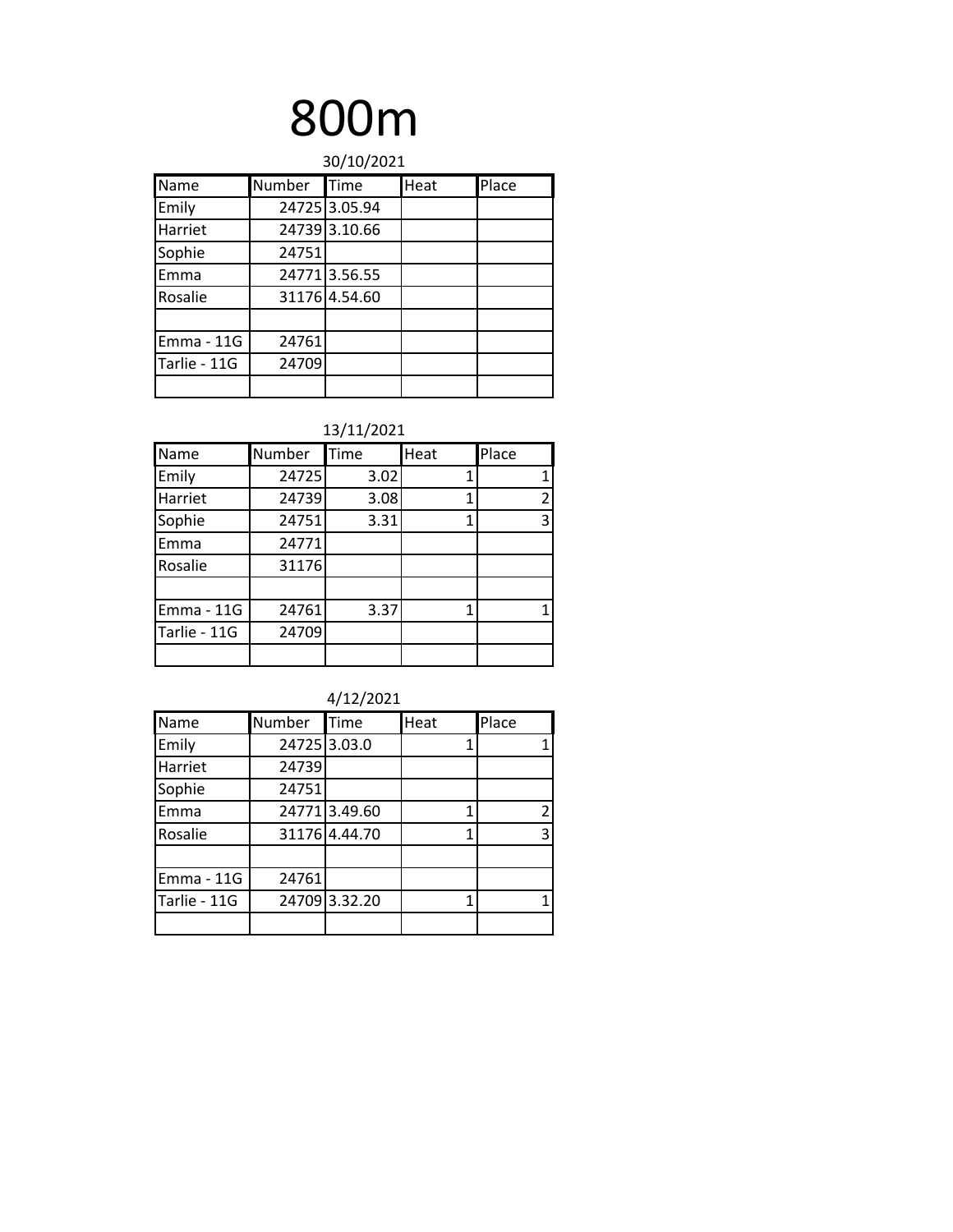### Discus

| 30/10/2021   |        |            |     |     |       |                |  |  |  |
|--------------|--------|------------|-----|-----|-------|----------------|--|--|--|
| Name         | Number | <b>Ist</b> | 2nd | 3rd | Best  | Pos            |  |  |  |
| Jessica      | 24693  |            |     |     | 11.06 |                |  |  |  |
| Emily        | 24725  |            |     |     | 10.16 | $\overline{2}$ |  |  |  |
| Harriet      | 24739  |            |     |     | 9.82  | 3              |  |  |  |
| Sophie       | 24751  |            |     |     |       |                |  |  |  |
| Emma         | 24771  |            |     |     | 8.23  | 4              |  |  |  |
| Rosalie      | 31176  |            |     |     | 5.81  | 5              |  |  |  |
|              |        |            |     |     |       |                |  |  |  |
| Emma - 11G   | 24761  |            |     |     |       |                |  |  |  |
| Tarlie - 11G | 24709  |            |     |     |       |                |  |  |  |
|              |        |            |     |     |       |                |  |  |  |

### 6/11/2021

| Name              | Number  | Ist   | 2nd   | 3rd   | <b>Best</b> | Pos           |
|-------------------|---------|-------|-------|-------|-------------|---------------|
| Jessica           | 24693   | 13.67 | 14.75 | 13.36 | 14.75       |               |
| Emily             | 24725   | 8.53  | 10.96 | 10.72 | 10.96       | 3             |
| Harriet           | 24739   | 9.2   | 8.89  | 11.82 | 11.82       | $\mathcal{P}$ |
| Sophie            | 24751   |       |       |       |             |               |
| Emma              | 24771   | 8.42  | 10.04 | 9.51  | 10.04       | 4             |
| Rosalie           | 31176   | 4.63  | 3.45  | 3.84  | 4.63        | 5             |
|                   |         |       |       |       |             |               |
| <b>Emma - 11G</b> | 24761   |       |       |       |             |               |
| Tarlie - 11G      | 24709 x |       | 7.02  | 8.09  | 8.09        |               |
|                   |         |       |       |       |             |               |

|              | 13/11/2021 |            |       |       |             |                |  |  |  |
|--------------|------------|------------|-------|-------|-------------|----------------|--|--|--|
| Name         | Number     | <b>Ist</b> | 2nd   | 3rd   | <b>Best</b> | Pos            |  |  |  |
| Jessica      | 24693      | 11.24      | 11.51 | 11.28 | 11.51       | 1              |  |  |  |
| Emily        | 24725      | 9.6        | 10.92 | 11.09 | 11.09       | 3              |  |  |  |
| Harriet      | 24739      | 11.36      | 11.14 | 7.96  | 11.36       | $\overline{2}$ |  |  |  |
| Sophie       | 24751      | 7.98       | 9.09  | 8.2   | 9.09        | 5              |  |  |  |
| Emma         | 24771      | 10.41      | 9.92  | 8.12  | 10.41       | 4              |  |  |  |
| Rosalie      | 31176      |            |       |       |             |                |  |  |  |
|              |            |            |       |       |             |                |  |  |  |
| Emma - 11G   | 24761      |            |       |       |             |                |  |  |  |
| Tarlie - 11G | 24709      | 8.27       | 8     | 9.06  | 9.06        | $\mathbf{1}$   |  |  |  |
|              |            |            |       |       |             |                |  |  |  |

 $\overline{\phantom{a}}$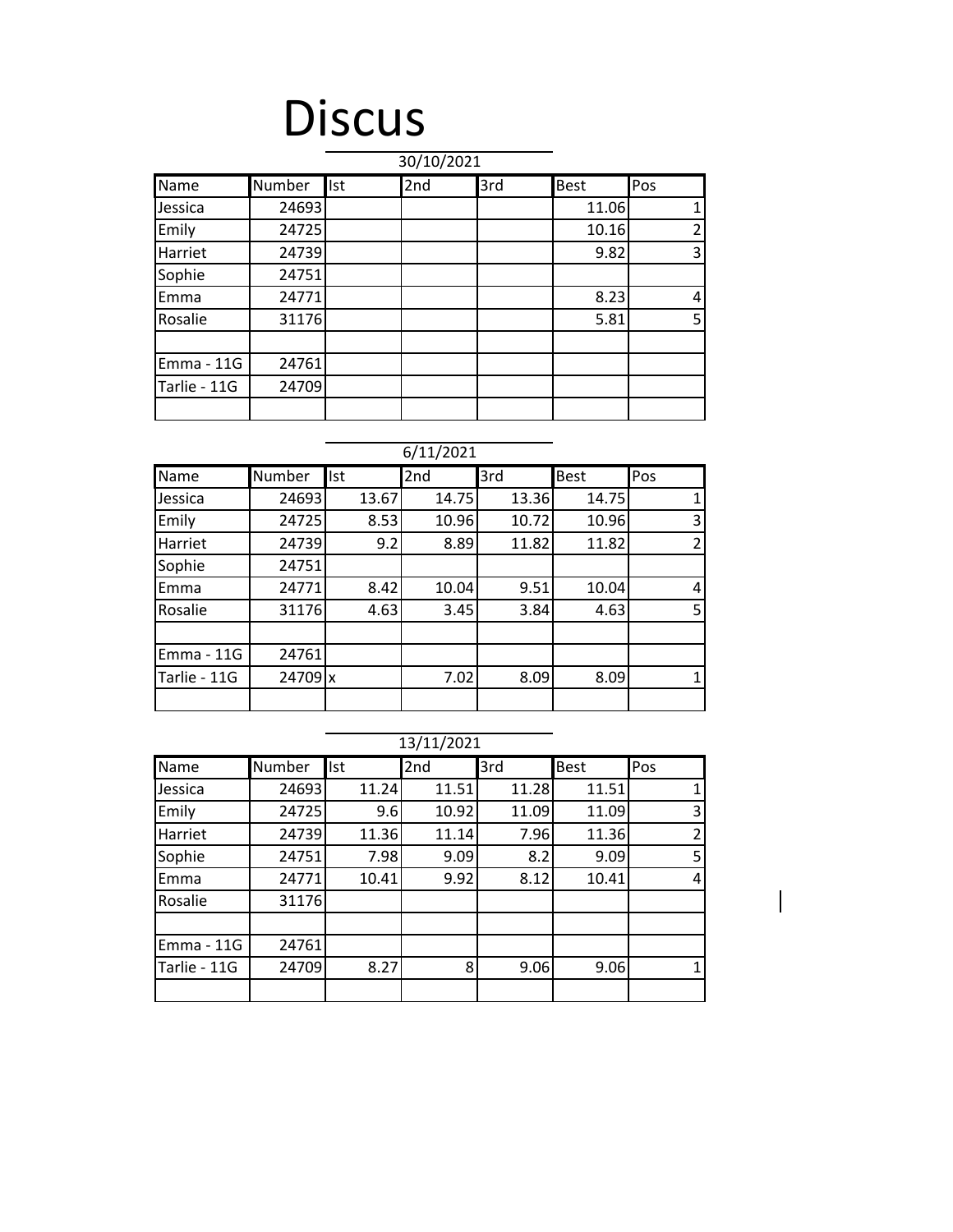| 20/11/2021        |        |            |       |       |             |                |  |  |
|-------------------|--------|------------|-------|-------|-------------|----------------|--|--|
| Name              | Number | <b>Ist</b> | 2nd   | 3rd   | <b>Best</b> | Pos            |  |  |
| Jessica           | 24693  | 11.16      | 9.76  | 10.55 | 11.16       | $\overline{2}$ |  |  |
| Emily             | 24725  |            | 9.34  | 8.91  | 9.34        | 3              |  |  |
| Harriet           | 24739  | 12.2       | 11.28 | 13.1  | 13.1        | $\mathbf{1}$   |  |  |
| Sophie            | 24751  |            |       |       |             |                |  |  |
| Emma              | 24771  | 9.12       | 9.17  | 7.87  | 9.17        | 4              |  |  |
| Rosalie           | 31176  | 5.37       | 5.84  | 6.19  | 6.19        | 5              |  |  |
|                   |        |            |       |       |             |                |  |  |
| <b>Emma - 11G</b> | 24761  |            |       |       |             |                |  |  |
| Tarlie - 11G      | 24709  | 8.58       | 12.4  | 11.01 | 12.4        | 1              |  |  |
|                   |        |            |       |       |             |                |  |  |

|              |        | ########   |       |       |             |     |
|--------------|--------|------------|-------|-------|-------------|-----|
| Name         | Number | <b>Ist</b> | 2nd   | 3rd   | <b>Best</b> | Pos |
| Jessica      | 24693  | 10.57      | 10.17 | 10.01 | 10.57       | 2   |
| Emily        | 24725  | 9.95       | 10.72 | 12.02 | 12.02       | 1   |
| Harriet      | 24739  |            |       |       |             |     |
| Sophie       | 24751  |            |       |       |             |     |
| Emma         | 24771  | 8.65       | 7.42  | 8.89  | 8.89        | 3   |
| Rosalie      | 31176  | 4.48       | 4.23  | 4.03  | 4.48        | 4   |
|              |        |            |       |       |             |     |
| $Emma - 11G$ | 24761  |            |       |       |             |     |
| Tarlie - 11G | 24709  | 7.43       | 10.31 | 10.45 | 10.45       | 1   |
|              |        |            |       |       |             |     |

|                   |        | ########   |       |       |             |     |
|-------------------|--------|------------|-------|-------|-------------|-----|
| Name              | Number | <b>Ist</b> | 2nd   | 3rd   | <b>Best</b> | Pos |
| Jessica           | 24693  | 0          | 10.93 | 1.14  | 11.14       | 2   |
| Emily             | 24725  | 0          | 12.54 | 11.04 | 12.54       | 1   |
| Harriet           | 24739  | 10.18      | 10.73 |       | 10.73       | 3   |
| Sophie            | 24751  | 6.86       | 9.18  | 7.26  | 9.18        | 4   |
| Emma              | 24771  | 7.55       | 7.17  | 8.44  | 8.44        | 5   |
| Rosalie           | 31176  | 5.71       | 4.85  | 4.51  | 5.71        | 6   |
|                   |        |            |       |       |             |     |
| <b>Emma - 11G</b> | 24761  |            |       |       |             |     |
| Tarlie - 11G      | 24709  | 8.89       | 11.47 | 10.16 | 11.47       | 1   |
|                   |        |            |       |       |             |     |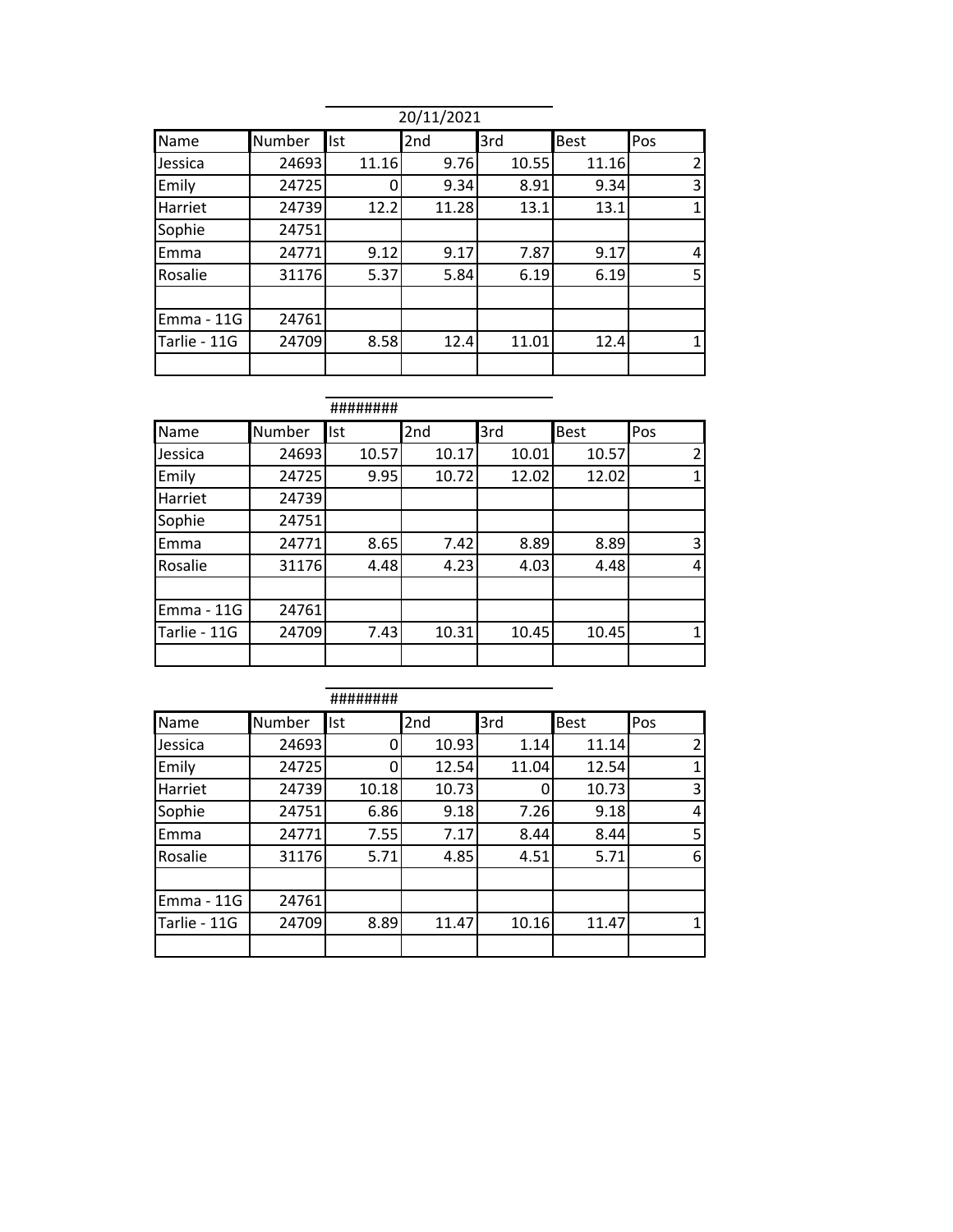|              |        | ########   |      |      |             |     |
|--------------|--------|------------|------|------|-------------|-----|
| Name         | Number | <b>Ist</b> | 2nd  | 3rd  | <b>Best</b> | Pos |
| Jessica      | 24693  |            |      |      |             |     |
| Emily        | 24725  |            |      |      |             |     |
| Harriet      | 24739  |            |      |      |             |     |
| Sophie       | 24751  |            |      |      |             |     |
| Emma         | 24771  | 8.3        | 7.84 | 7.43 | 8.3         |     |
| Rosalie      | 31176  |            |      |      |             |     |
|              |        |            |      |      |             |     |
| Emma - 11G   | 24761  |            |      |      |             |     |
| Tarlie - 11G | 24709  |            |      |      |             |     |
|              |        |            |      |      |             |     |

########

| Name         | Number | Ist   | 2nd   | 3rd   | <b>Best</b> | Pos            |
|--------------|--------|-------|-------|-------|-------------|----------------|
| Jessica      | 24693  | 10.21 | 13.25 | 9.15  | 13.25       |                |
| Emily        | 24725  | 9.82  | 9.89  | 9.07  | 9.89        | 3              |
| Harriet      | 24739  |       |       |       |             |                |
| Sophie       | 24751  | 9.14  | 4.46  | 7.4   | 9.14        | 4              |
| Emma         | 24771  | 8.74  | 9.13  | 10.09 | 10.09       | $\overline{2}$ |
| Rosalie      | 31176  |       |       |       |             |                |
|              |        |       |       |       |             |                |
| Emma - 11G   | 24761  | 5.8   | 4.29  | 5.14  | 5.8         |                |
| Tarlie - 11G | 24709  |       |       |       |             |                |
|              |        |       |       |       |             |                |

|              |        | ######## |      |      |      |                |
|--------------|--------|----------|------|------|------|----------------|
| Name         | Number | Ist      | 2nd  | 3rd  | Best | Pos            |
| Jessica      | 24693  | 3.85     | 3.86 | 3.63 | 3.84 | 4              |
| Emily        | 24725  |          |      |      |      |                |
| Harriet      | 24739  | 4.77     | 5.09 | 4.98 | 5.09 | $\mathbf{1}$   |
| Sophie       | 24751  |          |      |      |      |                |
| Emma         | 24771  | 4.44     | 3.55 | 3.87 | 4.44 | $\overline{2}$ |
| Rosalie      | 31176  | 3.4      | 4.1  | 4.05 | 4.1  |                |
|              |        |          |      |      |      |                |
| Emma - 11G   | 24761  |          |      |      |      |                |
| Tarlie - 11G | 24709  | 4.18     | 4.32 | 3.68 | 4.32 | 1              |
|              |        |          |      |      |      |                |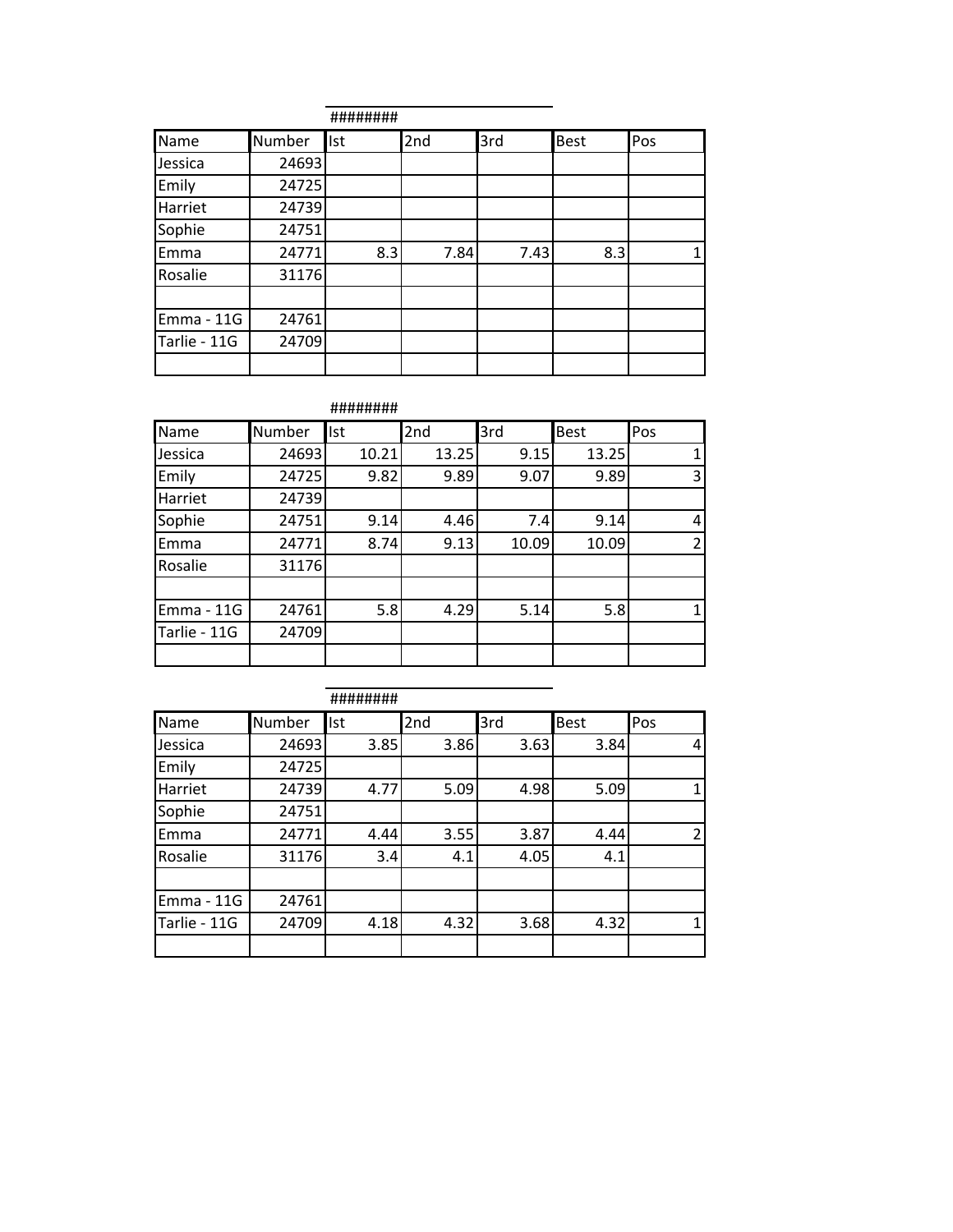| Name         | Number | llst | 2nd  | 3rd   | <b>Best</b> | Pos |
|--------------|--------|------|------|-------|-------------|-----|
| Jessica      | 24693  |      |      |       |             |     |
| Emily        | 24725  |      |      |       |             |     |
| Harriet      | 24739  |      |      |       |             |     |
| Sophie       | 24751  |      |      |       |             |     |
| Emma         | 24771  | 8.36 | 9.88 | 11.69 | 11.69       |     |
| Rosalie      | 31176  |      |      |       |             |     |
|              |        |      |      |       |             |     |
| Emma - 11G   | 24761  |      |      |       |             |     |
| Tarlie - 11G | 24709  |      |      |       |             |     |
| Previous     | 31186  | 9    | 9.5  | 9.5   | 9.5         |     |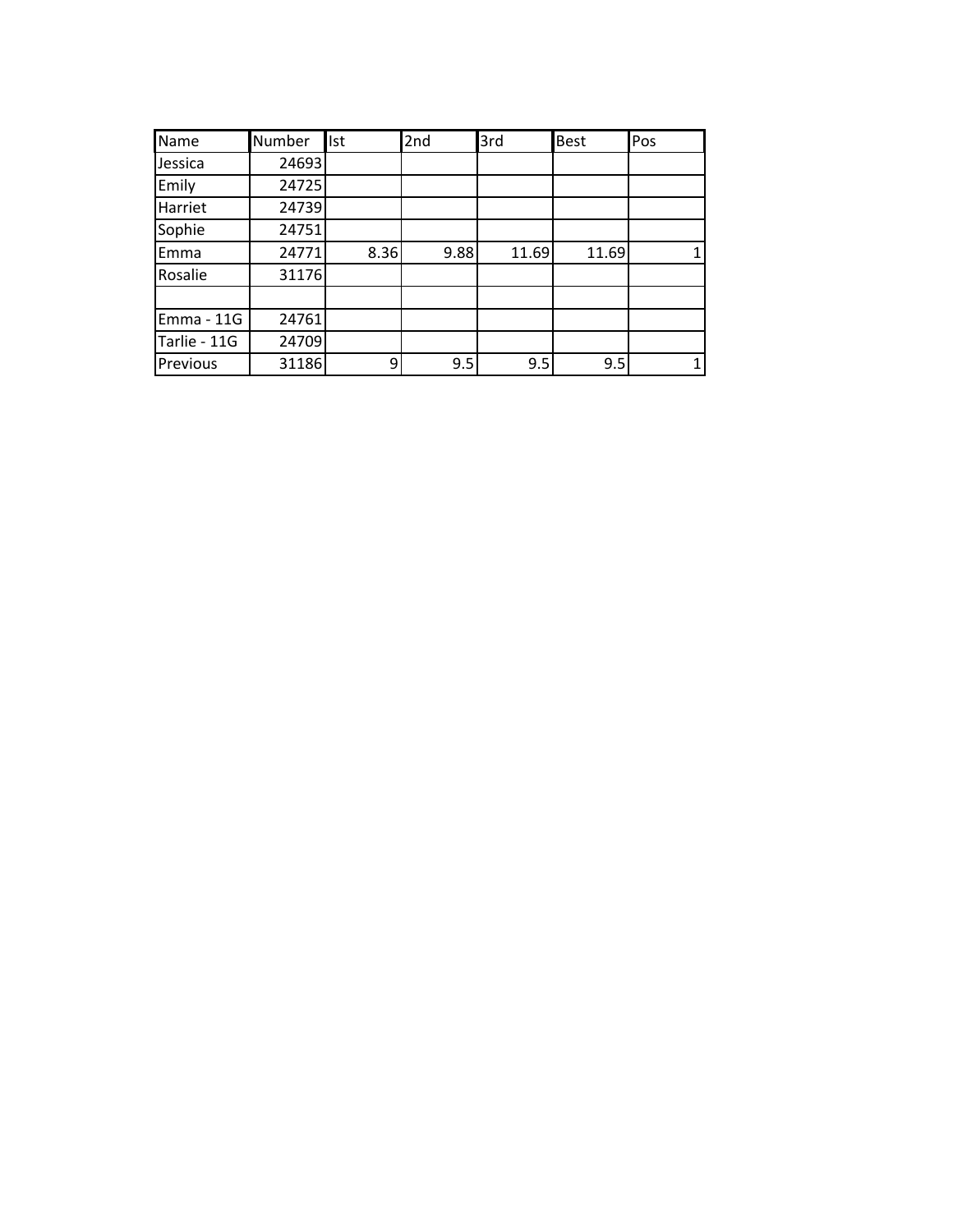# Hurdles

|             | 13/11/2021 |       |      |       |  |  |  |  |  |  |  |
|-------------|------------|-------|------|-------|--|--|--|--|--|--|--|
| Name        | Number     | Time  | Heat | Place |  |  |  |  |  |  |  |
| Jessica     | 24693      | 13.45 | 1    | 3     |  |  |  |  |  |  |  |
| Emily       | 24725      | 12.46 | 1    | 1     |  |  |  |  |  |  |  |
| Harriet     | 24739      | 13.85 | 1    | 4     |  |  |  |  |  |  |  |
| Sophie      | 24751      | 13.03 | 1    | 2     |  |  |  |  |  |  |  |
| Emma        | 24771      | 14.01 | 1    | 5     |  |  |  |  |  |  |  |
| Rosalie     | 31176      |       |      |       |  |  |  |  |  |  |  |
|             |            |       |      |       |  |  |  |  |  |  |  |
| Emma - 11   | 24761      |       |      |       |  |  |  |  |  |  |  |
| Tarlie - 11 | 24709      | 12.74 | 1    | 1     |  |  |  |  |  |  |  |
|             |            |       |      |       |  |  |  |  |  |  |  |

| 4/12/2021 |
|-----------|
|-----------|

| Name        | Number | Time  | Heat | Place |
|-------------|--------|-------|------|-------|
| Jessica     | 24693  | 15.85 | 1    | 3     |
| Emily       | 24725  | 12.95 | 1    |       |
| Harriet     | 24739  |       |      |       |
| Sophie      | 24751  |       |      |       |
| Emma        | 24771  | 14.32 | 1    | 2     |
| Rosalie     | 31176  | 17.17 | 1    | 4     |
|             |        |       |      |       |
| Emma - 11   | 24761  |       |      |       |
| Tarlie - 11 | 24709  | 13.29 | 1    |       |
|             |        |       |      |       |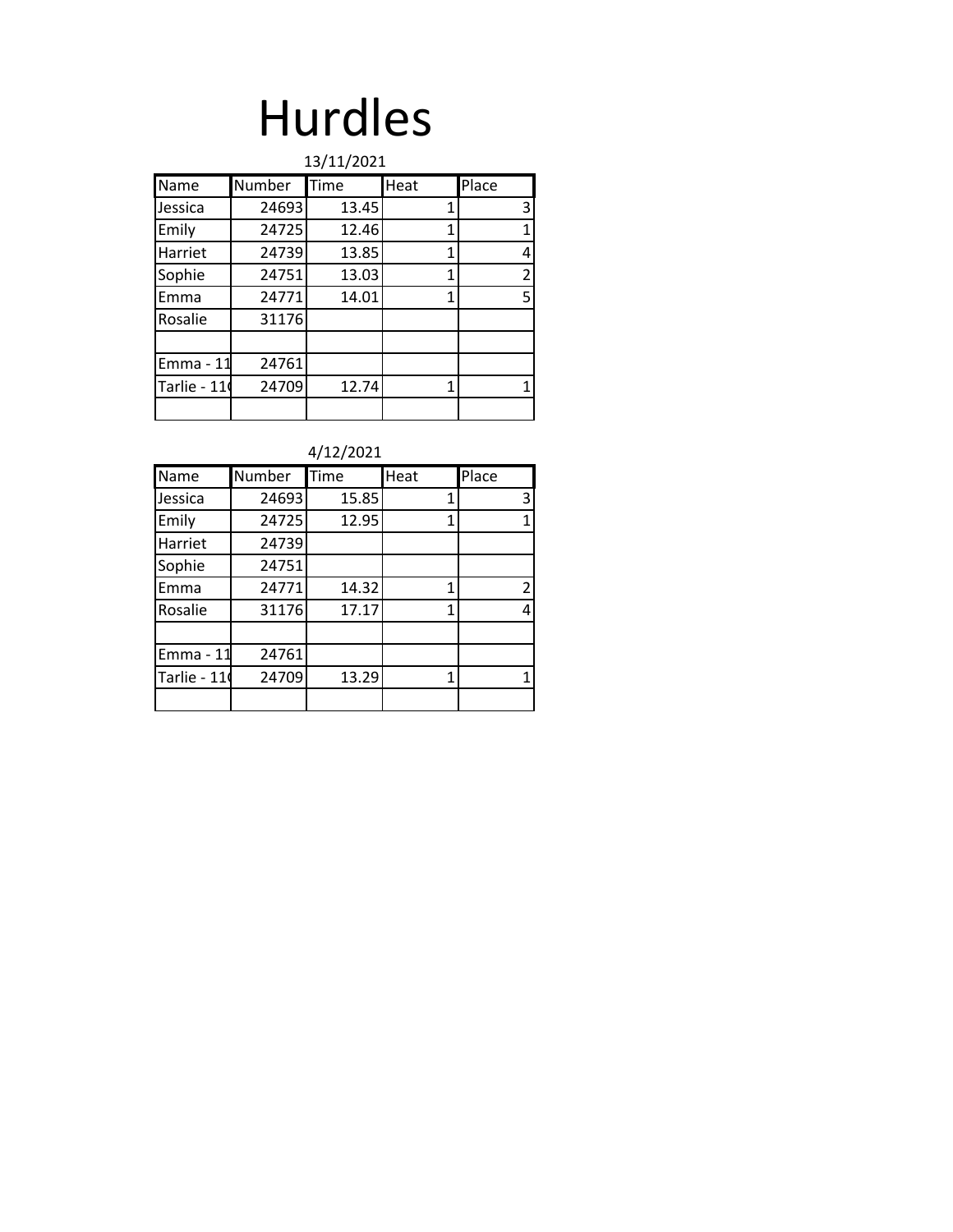# Long Jump

|              |                |            | 6/11/2021     |      |             |                |
|--------------|----------------|------------|---------------|------|-------------|----------------|
| Name         | Number         | <b>Ist</b> | 2nd           | 3rd  | <b>Best</b> | Pos            |
| Jessica      | $24693 \times$ |            | 2.49          | 2.57 | 2.57        | 3              |
| Emily        | 24725          | 3.42       | 2.93          | 3.43 | 3.43        | 1              |
| Harriet      | 24739          | 2.31       | 2.29          | 2.86 | 2.86        | $\overline{2}$ |
| Sophie       | 24751          |            |               |      |             |                |
| Emma         | 24771          | 1.72       | 1.97          | 2.43 | 2.43        | 4              |
| Rosalie      | 31176          | 1.79       | $1.83 \times$ |      | 1.83        | 5              |
|              |                |            |               |      |             |                |
| Emma - 11G   | 24761          |            |               |      |             |                |
| Tarlie - 11G | 24709          | 3.11       | 3.1           | 3.42 | 3.42        | 1              |
|              |                |            |               |      |             |                |

### 13/11/2021

| Name              | Number | <b>Ist</b> | 2nd  | 3rd  | <b>Best</b> | Pos                      |
|-------------------|--------|------------|------|------|-------------|--------------------------|
| Jessica           | 24693  | 2.87       | 2.69 | 2.67 | 2.69        | 4                        |
| Emily             | 24725  | 3.69       | 3.68 | 3.46 | 3.69        |                          |
| Harriet           | 24739  | 2.75       | 2.76 | 2.85 | 2.85        | 3                        |
| Sophie            | 24751  | 3.03       | 2.88 | 3.39 | 3.39        | $\overline{\phantom{a}}$ |
| Emma              | 24771  | 2.19       | 1.94 | 1.87 | 2.19        | 5                        |
| Rosalie           | 31176  |            |      |      |             |                          |
|                   |        |            |      |      |             |                          |
| <b>Emma - 11G</b> | 24761  |            |      |      |             |                          |
| Tarlie - 11G      | 24709  | 3.47       | 3.31 | 3.05 | 3.47        |                          |
|                   |        |            |      |      |             |                          |

|              |        |            | 20/11/2021 |      |             |                |
|--------------|--------|------------|------------|------|-------------|----------------|
| Name         | Number | <b>Ist</b> | 2nd        | 3rd  | <b>Best</b> | Pos            |
| Jessica      | 24693  | 2.28       |            | 2.68 | 2.68        | 4              |
| Emily        | 24725  | 3.43       | 3.55       | 3.78 | 3.78        |                |
| Harriet      | 24739  | 2.79       | 3.03       | 2.94 | 3.03        | $\overline{2}$ |
| Sophie       | 24751  |            |            |      |             |                |
| Emma         | 24771  | 2.7        | 2.11       | 2.16 | 2.7         | 3              |
| Rosalie      | 31176  | 0          | 1.75       | 1.83 | 1.83        | 5              |
|              |        |            |            |      |             |                |
| Emma - 11G   | 24761  |            |            |      |             |                |
| Tarlie - 11G | 24709  | 3.08       | 3.06       | 3.2  | 3.2         |                |
| Precious     | 31186  |            |            |      |             |                |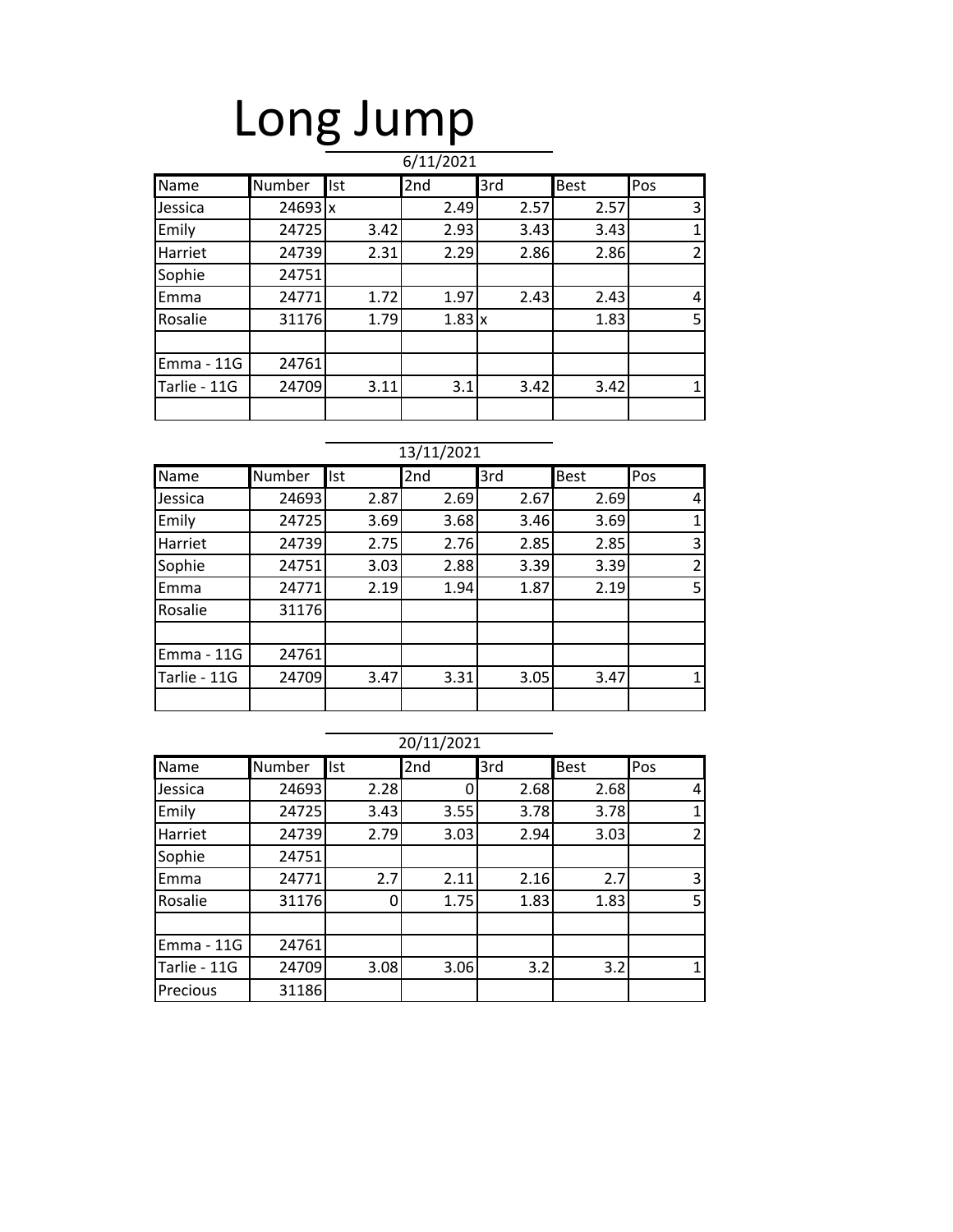|              | 30/11/2021           |      |      |      |             |              |  |  |
|--------------|----------------------|------|------|------|-------------|--------------|--|--|
| Name         | Number               | Ist  | 2nd  | 3rd  | <b>Best</b> | Pos          |  |  |
| Jessica      | 24693                | 2.65 | 2.33 | 2.56 | 2.65        | 3            |  |  |
| Emily        | 24725                | 3.33 | 3.2  |      | 3.33        | $\mathbf{1}$ |  |  |
| Harriet      | 24739                | 2.61 | 3.11 | 3.11 | 3.11        | 2            |  |  |
| Sophie       | 24751                |      |      |      |             |              |  |  |
| Emma         | $24771$ <sub>x</sub> |      | x    | 1.6  | 1.6         | 5            |  |  |
| Rosalie      | 31176                | 1.47 | 1.61 | 1.45 | 1.61        | 4            |  |  |
|              |                      |      |      |      |             |              |  |  |
| Emma - 11G   | 24761                |      |      |      |             |              |  |  |
| Tarlie - 11G | 24709                |      |      |      |             |              |  |  |
| Precious     | 31186                |      |      |      |             |              |  |  |

4/12/2021

| Name         | Number | Ist  | 2nd  | 3rd  | <b>Best</b> | Pos |
|--------------|--------|------|------|------|-------------|-----|
| Jessica      | 24693  | 0    | 2.51 | 2.42 | 2.51        |     |
| Emily        | 24725  | 3.33 | 3.38 | 3.41 | 3.41        |     |
| Harriet      | 24739  |      |      |      |             |     |
| Sophie       | 24751  |      |      |      |             |     |
| Emma         | 24771  | 2.27 | 1.63 | 1.72 | 2.27        | 3   |
| Rosalie      | 31176  | 1.64 | 2.04 | 2.02 | 2.04        |     |
|              |        |      |      |      |             |     |
| Emma - 11G   | 24761  |      |      |      |             |     |
| Tarlie - 11G | 24709  | 0    | 3.04 | 3.02 | 3.04        |     |
|              |        |      |      |      |             |     |

|              | 11/12/2021 |            |      |      |      |                |  |  |  |
|--------------|------------|------------|------|------|------|----------------|--|--|--|
| Name         | Number     | <b>Ist</b> | 2nd  | 3rd  | Best | Pos            |  |  |  |
| Jessica      | 24693      | 2.64       | 2.48 | 2.55 | 2.64 | 4              |  |  |  |
| Emily        | 24725      | 3.17       | 3.11 | 3.27 | 3.27 | 1              |  |  |  |
| Harriet      | 24739      | 2.98       |      | 2.61 | 2.98 | 3              |  |  |  |
| Sophie       | 24751      | 2.98       | 3.02 | 3.07 | 3.07 | $\overline{2}$ |  |  |  |
| Emma         | 24771      | 2.3        | 2.44 | 2.24 | 2.44 | 5              |  |  |  |
| Rosalie      | 31176      | 1.85       | 1.95 | 1.96 | 1.96 | 6              |  |  |  |
|              |            |            |      |      |      |                |  |  |  |
| Emma - 11G   | 24761      |            |      |      |      |                |  |  |  |
| Tarlie - 11G | 24709      | 3.15       | 3.14 | 3.09 | 3.15 |                |  |  |  |
|              |            |            |      |      |      |                |  |  |  |

11/12/2021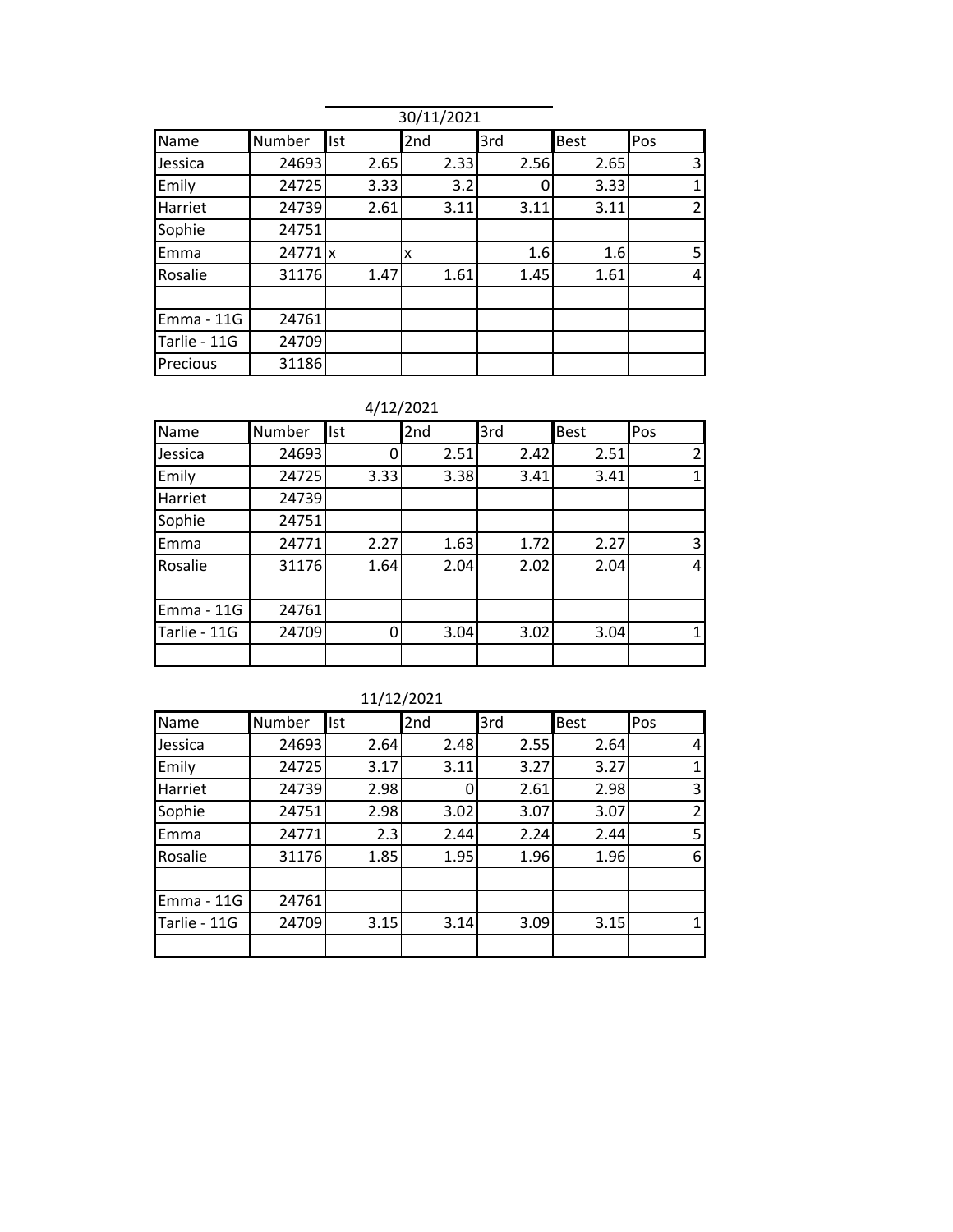15/01/2022

| Name         | Number | Ist  | 2nd  | 3rd  | <b>Best</b> | Pos |
|--------------|--------|------|------|------|-------------|-----|
| Jessica      | 24693  |      |      |      |             |     |
| Emily        | 24725  |      |      |      |             |     |
| Harriet      | 24739  |      |      |      |             |     |
| Sophie       | 24751  |      |      |      |             |     |
| Emma         | 24771  | 2.66 | 2.41 | 2.66 | 2.66        |     |
| Rosalie      | 31176  |      |      |      |             |     |
|              |        |      |      |      |             |     |
| Emma - 11G   | 24761  |      |      |      |             |     |
| Tarlie - 11G | 24709  |      |      |      |             |     |
|              |        |      |      |      |             |     |

5/02/2022

| Name         | Number | Ist  | 2nd  | 3rd  | <b>Best</b> | Pos            |
|--------------|--------|------|------|------|-------------|----------------|
| Jessica      | 24693  | 2.6  | 2.52 | 2.5  | 2.6         | 4              |
| Emily        | 24725  | 3.25 | 3.08 | 3.19 | 3.25        |                |
| Harriet      | 24739  |      |      |      |             |                |
| Sophie       | 24751  | 3.05 | 3.08 | 2.56 | 3.08        | $\mathfrak{p}$ |
| Emma         | 24771  |      |      | 2.61 | 2.61        | 3              |
| Rosalie      | 31176  |      |      |      |             |                |
|              |        |      |      |      |             |                |
| Emma - 11G   | 24761  |      |      |      |             |                |
| Tarlie - 11G | 24709  | 2.52 | 3    | 2.76 | 3           |                |
|              |        |      |      |      |             |                |

| Name         | Number | <b>Ist</b> | 2nd  | 3rd  | <b>Best</b> | Pos            |
|--------------|--------|------------|------|------|-------------|----------------|
| Jessica      | 24693  | 2.72       | 2.72 | O    | 2.72        | 3              |
| Emily        | 24725  |            |      |      |             |                |
| Harriet      | 24739  | 2.93       | 3.2  | 3.2  | 3.2         |                |
| Sophie       | 24751  |            |      |      |             |                |
| Emma         | 24771  | 2.81       |      | 2.91 | 2.91        |                |
| Rosalie      | 31176  | 2.07       |      |      | 2.07        | 4              |
|              |        |            |      |      |             |                |
| Emma - 11G   | 24761  |            |      |      |             |                |
| Tarlie - 11G | 24709  | 3.2        | 3.2  |      | 3.2         |                |
| Precious     | 31186  | 2.33       | 2.56 | 3    | 3           | $\overline{2}$ |

| 12/02/2022 |  |
|------------|--|
|            |  |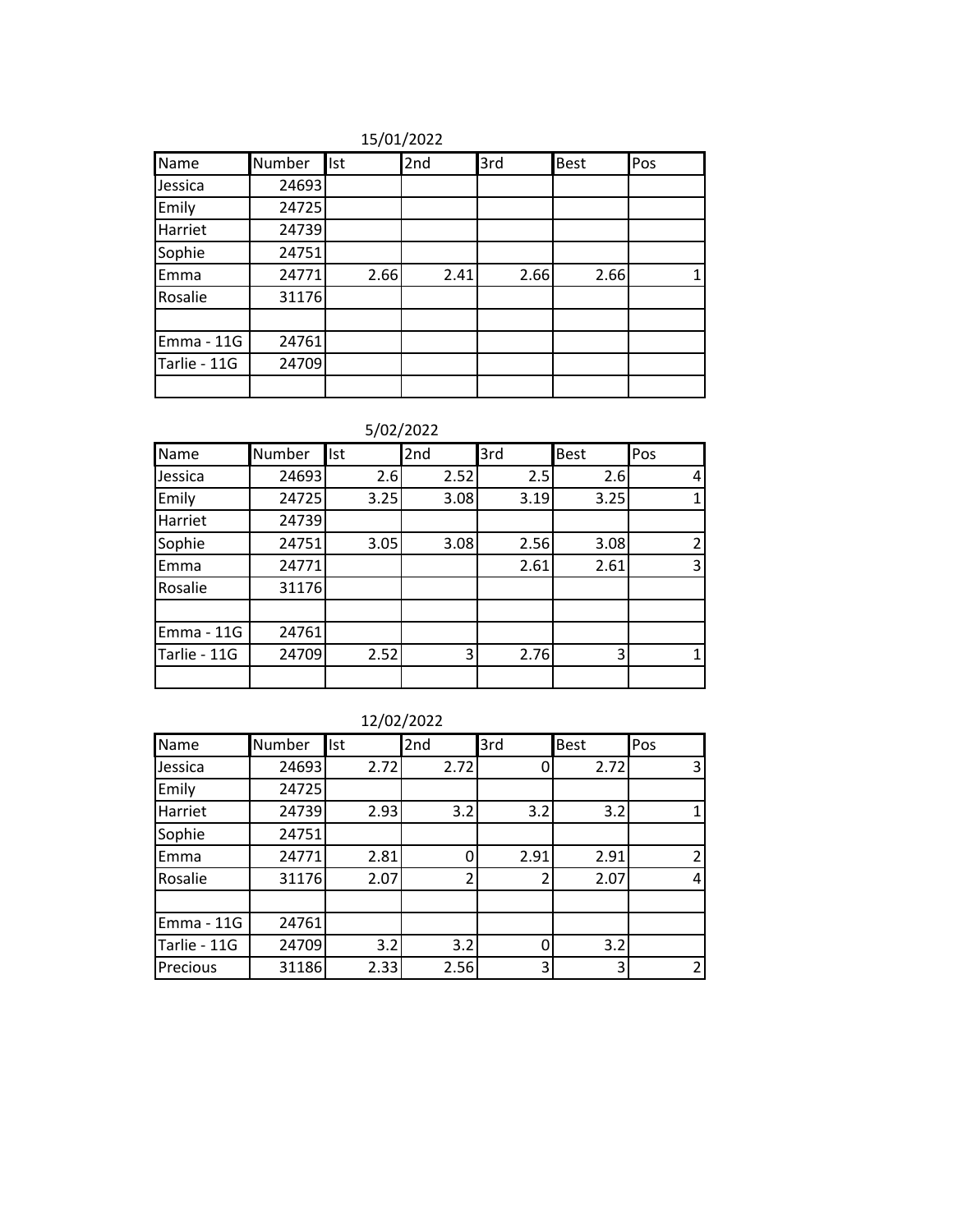| Name         | Number | Ist  | 2nd | 3rd  | <b>Best</b> | Pos |
|--------------|--------|------|-----|------|-------------|-----|
| Jessica      | 24693  |      |     |      |             |     |
| Emily        | 24725  |      |     |      |             |     |
| Harriet      | 24739  |      |     |      |             |     |
| Sophie       | 24751  |      |     |      |             |     |
| Emma         | 24771  | 2.43 | 2.8 | C    | 2.8         |     |
| Rosalie      | 31176  |      |     |      |             |     |
|              |        |      |     |      |             |     |
| Emma - 11G   | 24761  |      |     |      |             |     |
| Tarlie - 11G | 24709  |      |     |      |             |     |
| Precious     | 31186  | 2.8  | 3   | 2.98 |             |     |

19/02/2022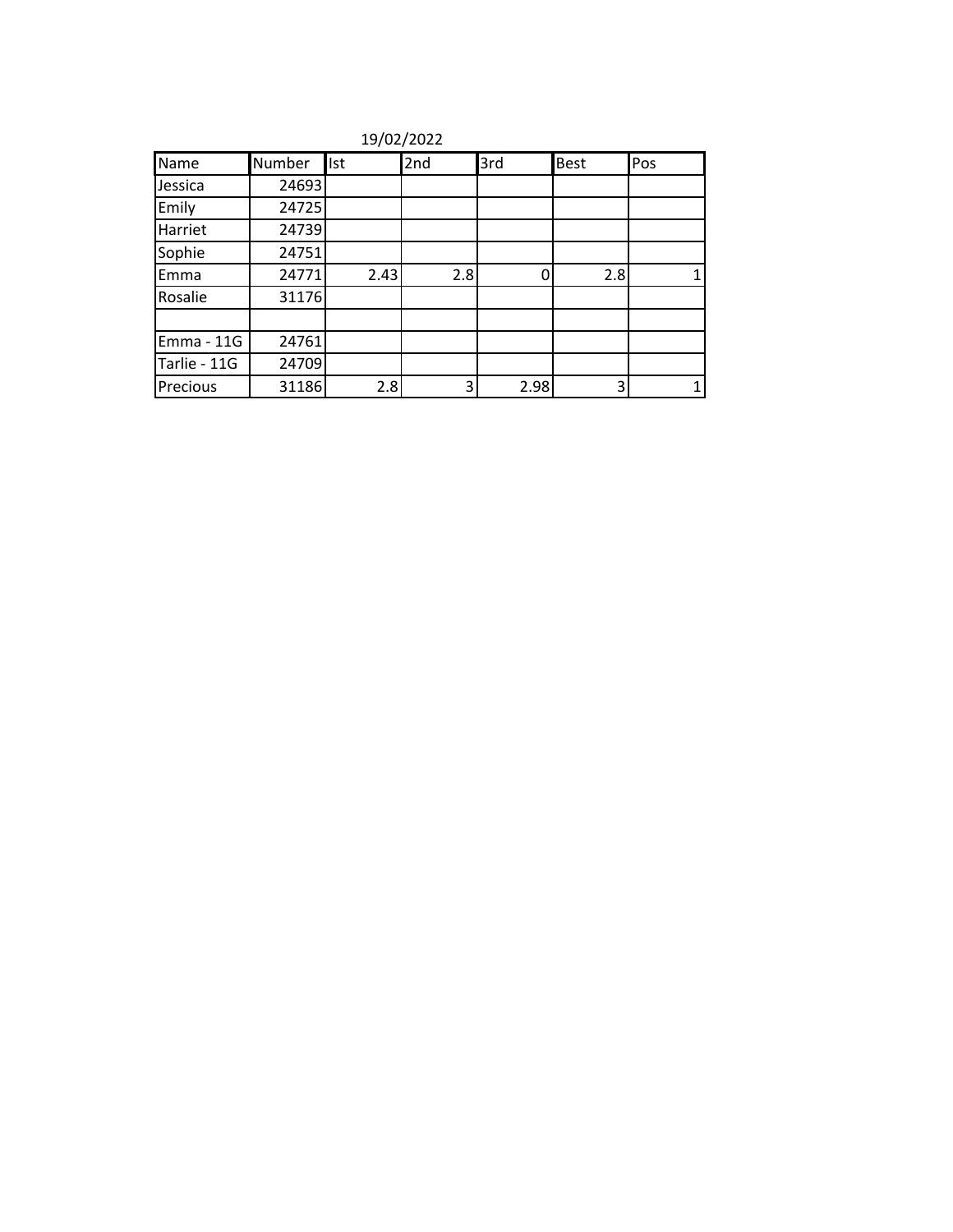# Shotput

### Name Number Ist 2nd 3rd Best Pos Jessica | 24693 | | | | | 3.43 | 4 Emily | 24725 | | | | 4.24 | 2 Harriet | 24739 | | | | 4.36 | 1 Sophie 24751 Emma | 24771 | | | | | 4.03 | 3 Rosalie | 31176 | | | | | | | | 2.69 | | 5 Emma - 11G 24761 Tarlie - 11G 24709 30/10/2021

### 6/11/2021

| Name         | Number | <b>Ist</b> | 2nd  | 3rd  | <b>Best</b> | Pos |
|--------------|--------|------------|------|------|-------------|-----|
| Jessica      | 24693  | 3          | 2.82 | 3.15 | 3.15        | 4   |
| Emily        | 24725  | 3.99       | 3.75 | 3.97 | 3.99        | 3   |
| Harriet      | 24739  | 4.09       | 4.23 | 4.27 | 4.27        | 2   |
| Sophie       | 24751  |            |      |      |             |     |
| Emma         | 24771  | 4          | 3.67 | 4.31 | 4.31        |     |
| Rosalie      | 31176  | 2.56       | 2.86 | 2.51 | 2.86        | 5   |
|              |        |            |      |      |             |     |
| Emma - 11G   | 24761  |            |      |      |             |     |
| Tarlie - 11G | 24709  | 3.28       | 3.12 | 3.51 | 3.51        |     |
|              |        |            |      |      |             |     |

| Name         | Number | Ist  | 2nd  | 3rd  | <b>Best</b> | Pos            |
|--------------|--------|------|------|------|-------------|----------------|
| Jessica      | 24693  | 3.02 | 3.28 | 3.17 | 3.28        | 5              |
| Emily        | 24725  | 3.77 | 3.8  | 4.12 | 4.12        | 3              |
| Harriet      | 24739  | 4.09 | 4.54 | 4.56 | 4.56        | $\overline{2}$ |
| Sophie       | 24751  | 5    | 4.86 | 4.86 | 5           | 1              |
| Emma         | 24771  | 3.57 | 3.91 | 3.76 | 3.91        | 4              |
| Rosalie      | 31176  |      |      |      |             |                |
|              |        |      |      |      |             |                |
| Emma - 11G   | 24761  |      |      |      |             |                |
| Tarlie - 11G | 24709  | 6.64 | 6.68 | 4.27 | 4.27        | 1              |
|              |        |      |      |      |             |                |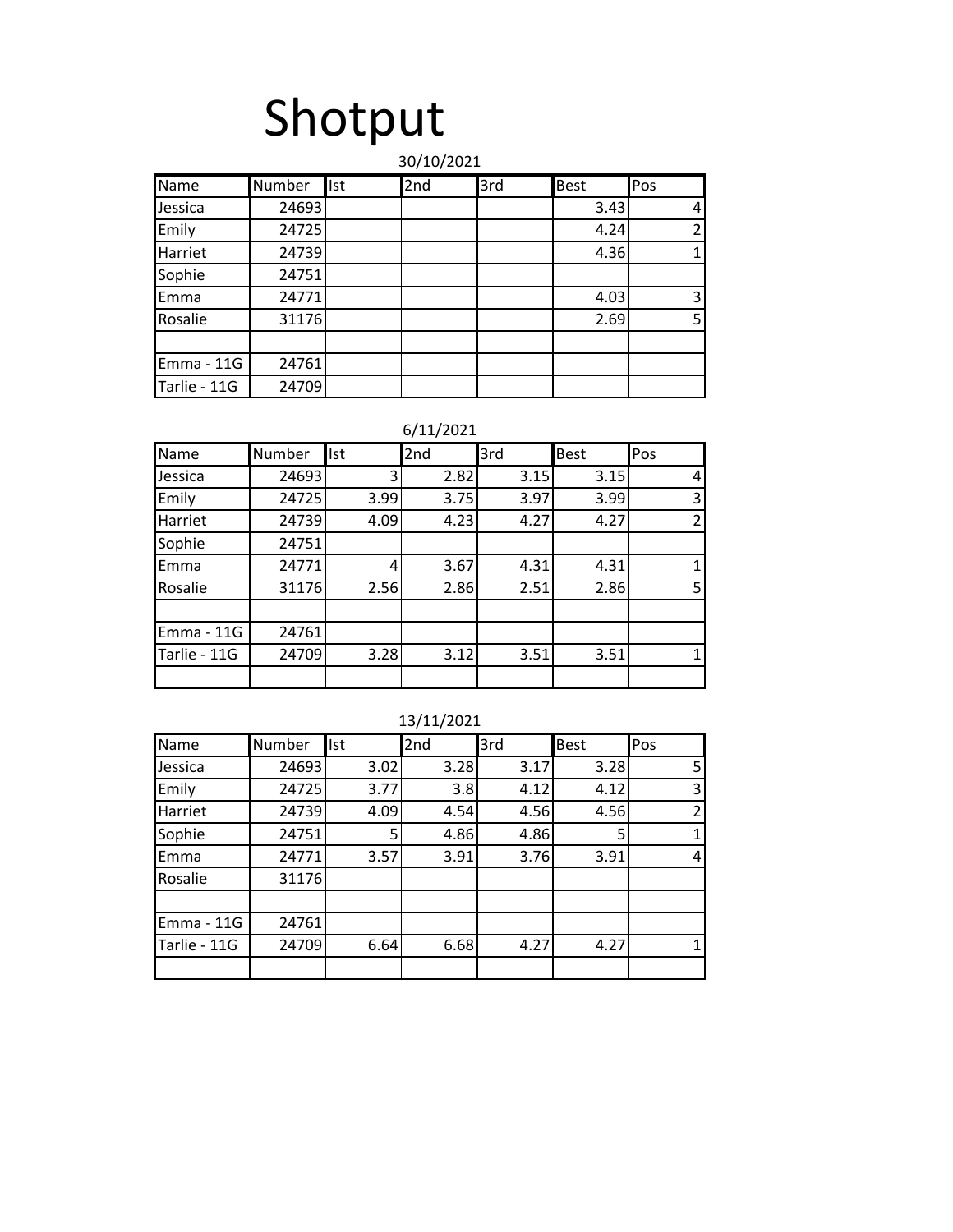|              |        |            | 20/11/2021 |      |             |                |
|--------------|--------|------------|------------|------|-------------|----------------|
| Name         | Number | <b>Ist</b> | 2nd        | 3rd  | <b>Best</b> | Pos            |
| Jessica      | 24693  | 3.14       | 3          | 3.7  | 3.7         | 4              |
| Emily        | 24725  | 3.86       | 4.26       | 3.94 | 4.26        | $\overline{2}$ |
| Harriet      | 24739  | 4.21       | 4.14       | 4.84 | 4.84        |                |
| Sophie       | 24751  |            |            |      |             |                |
| Emma         | 24771  | 3.74       | 3.71       | 3.64 | 3.74        | 3              |
| Rosalie      | 31176  | 3.1        | 3.56       | 3.57 | 3.57        | 5              |
|              |        |            |            |      |             |                |
| Emma - 11G   | 24761  |            |            |      |             |                |
| Tarlie - 11G | 24709  | 3.02       | 3.22       | 3.74 | 3.74        |                |

4/12/2021

| Name         | Number | Ist  | 2nd  | 3rd  | <b>Best</b> | Pos            |
|--------------|--------|------|------|------|-------------|----------------|
| Jessica      | 24693  | 3.38 | 3.4  | 3.28 | 3.4         | 4              |
| Emily        | 24725  | 4.29 | 3.76 | 3.52 | 4.29        | $\mathfrak{p}$ |
| Harriet      | 24739  |      |      |      |             |                |
| Sophie       | 24751  |      |      |      |             |                |
| Emma         | 24771  | 4.41 | 4.31 | 4.49 | 4.49        |                |
| Rosalie      | 31176  | 3.02 | 3.57 | 3.92 | 3.92        | 3              |
|              |        |      |      |      |             |                |
| Emma - 11G   | 24761  |      |      |      |             |                |
| Tarlie - 11G | 24709  | 3.53 | 3.98 | 3.4  | 3.4         |                |
|              |        |      |      |      |             |                |

11/12/2021

| Name         | Number | Ist  | 2nd  | 3rd  | <b>Best</b> | Pos            |
|--------------|--------|------|------|------|-------------|----------------|
| Jessica      | 24693  | 3.49 | 2.88 | 3.22 | 3.49        | 6              |
| Emily        | 24725  | 3.25 | 3.15 | 4.13 | 4.13        | 3              |
| Harriet      | 24739  | 4.61 | 5.1  | 4.18 | 5.1         | $\mathbf{1}$   |
| Sophie       | 24751  | 4.58 | 4.42 | 4.35 | 4.58        | $\overline{2}$ |
| Emma         | 24771  | 3.1  | 3.61 | 3.98 | 3.98        | 4              |
| Rosalie      | 31176  | 3.49 | 3.65 | 3.53 | 3.65        | 5              |
|              |        |      |      |      |             |                |
| Emma - 11G   | 24761  |      |      |      |             |                |
| Tarlie - 11G | 24709  | 4.31 | 3.53 | 3.35 | 4.31        | $\mathbf{1}$   |
|              |        |      |      |      |             |                |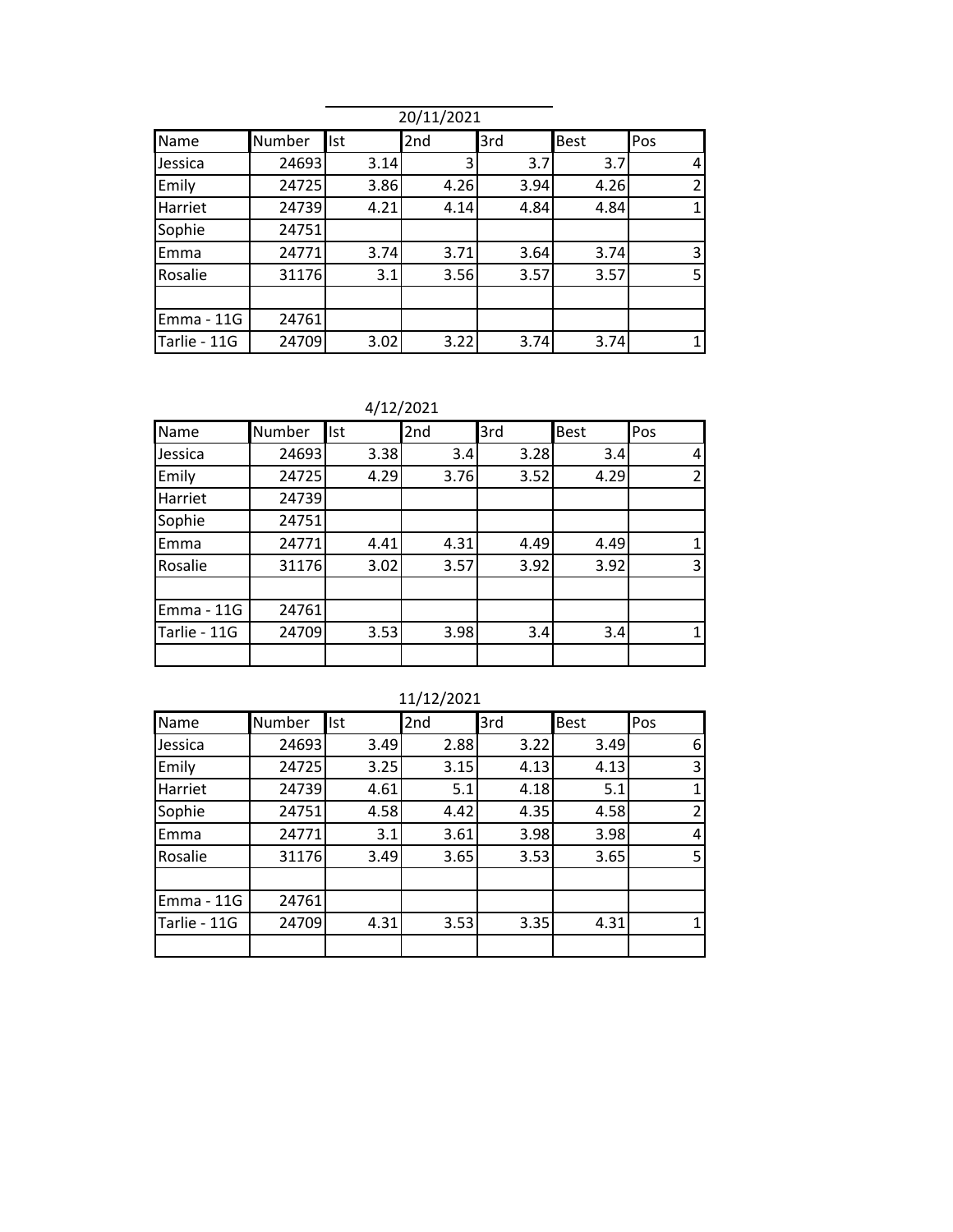15/01/2022

| Name         | Number | <b>Ist</b> | 2nd  | 3rd  | <b>Best</b> | Pos |
|--------------|--------|------------|------|------|-------------|-----|
| Jessica      | 24693  |            |      |      |             |     |
| Emily        | 24725  |            |      |      |             |     |
| Harriet      | 24739  |            |      |      |             |     |
| Sophie       | 24751  |            |      |      |             |     |
| Emma         | 24771  | 3.14       | 3.45 | 3.95 | 3.95        |     |
| Rosalie      | 31176  |            |      |      |             |     |
|              |        |            |      |      |             |     |
| Emma - 11G   | 24761  |            |      |      |             |     |
| Tarlie - 11G | 24709  |            |      |      |             |     |
|              |        |            |      |      |             |     |

| Name         | Number | Ist  | 2nd  | 3rd  | <b>Best</b> | Pos |
|--------------|--------|------|------|------|-------------|-----|
| Jessica      | 24693  | 2.24 | 3.56 | 3.27 | 3.56        | 4   |
| Emily        | 24725  | 3.76 | 3.77 | 3.9  | 3.9         | 3   |
| Harriet      | 24739  |      |      |      |             |     |
| Sophie       | 24751  | 4.33 | 4.47 | 4.22 | 4.47        |     |
| Emma         | 24771  | 432  | 3.72 | 4.2  | 4.32        |     |
| Rosalie      | 31176  |      |      |      |             |     |
|              |        |      |      |      |             |     |
| Emma - 11G   | 24761  |      |      |      |             |     |
| Tarlie - 11G | 24709  | 2.99 | 3.09 | 3.45 | 3.45        |     |
|              |        |      |      |      |             |     |

|              | 12/02/2022 |            |       |       |             |                |  |  |
|--------------|------------|------------|-------|-------|-------------|----------------|--|--|
| Name         | Number     | <b>Ist</b> | 2nd   | 3rd   | <b>Best</b> | Pos            |  |  |
| Jessica      | 24693      | 12.75      | 13.24 | 11.9  | 13.24       | $\mathbf{1}$   |  |  |
| Emily        | 24725      |            |       |       |             |                |  |  |
| Harriet      | 24739      | 9.01       | 10.48 | 9.88  | 10.48       | 3              |  |  |
| Sophie       | 24751      |            |       |       |             |                |  |  |
| Emma         | 24771      | 0          | 10.63 | 11.66 | 11.66       | $\overline{2}$ |  |  |
| Rosalie      | 31176      | 4.83       | 5.36  | 4.94  | 5.36        | 4              |  |  |
|              |            |            |       |       |             |                |  |  |
| Emma - 11G   | 24761      |            |       |       |             |                |  |  |
| Tarlie - 11G | 24709      | 7.54       | 9.18  | 10.72 | 10.72       | $\mathbf{1}$   |  |  |